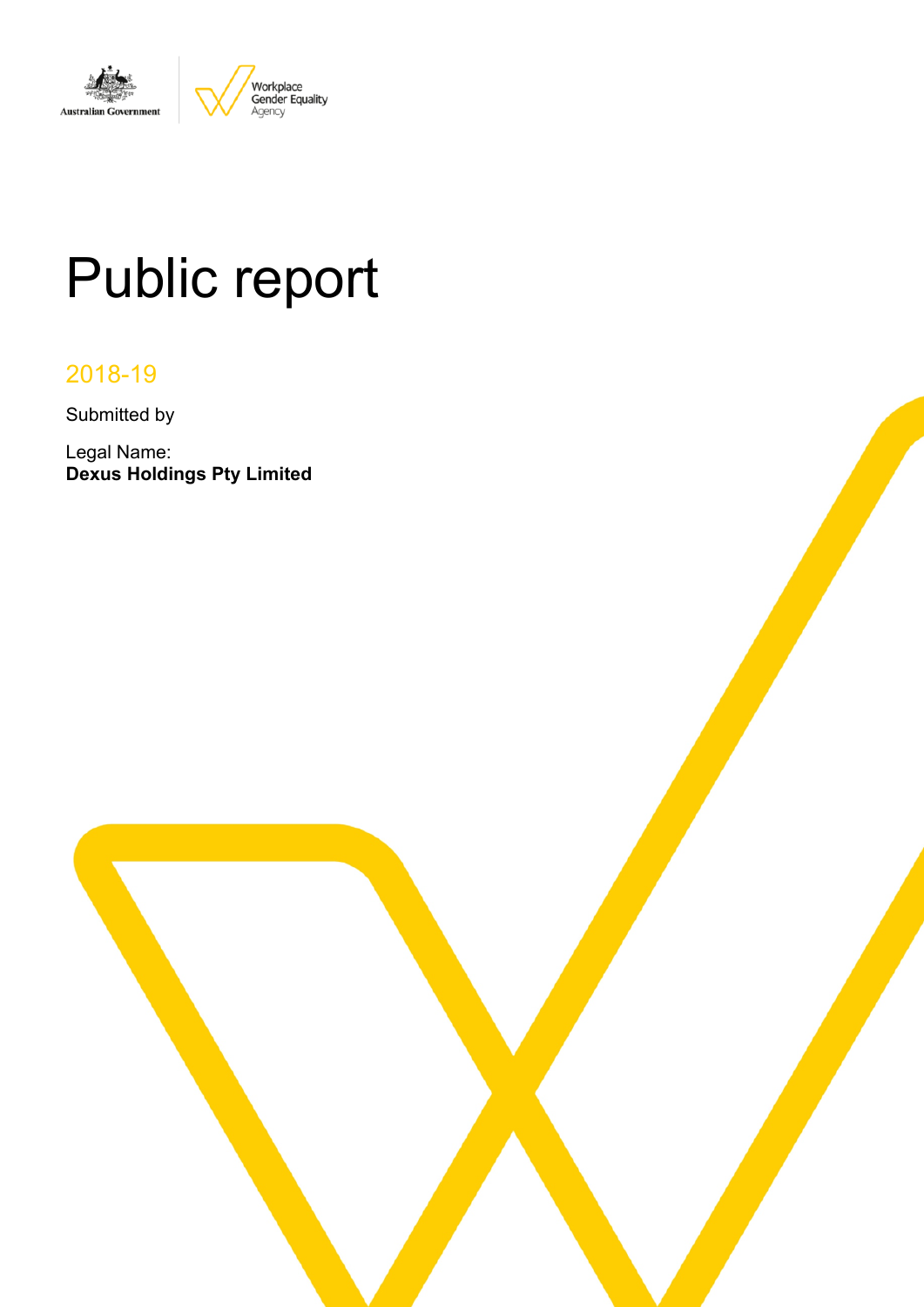

# Organisation and contact details

| Submitting organisation details | Legal name                                    | Dexus Holdings Pty Limited                                                           |
|---------------------------------|-----------------------------------------------|--------------------------------------------------------------------------------------|
|                                 | <b>ABN</b>                                    | 48110366946                                                                          |
|                                 | <b>ANZSIC</b>                                 | L Rental, Hiring and Real Estate Services<br>6712 Non-Residential Property Operators |
|                                 | <b>Business/trading name/s</b>                | Dexus                                                                                |
|                                 | ASX code (if applicable)                      | <b>DXS</b>                                                                           |
|                                 | <b>Postal address</b>                         | <b>PO Box R1822</b>                                                                  |
|                                 |                                               | ROYAL EXCHANGE NSW 1225                                                              |
|                                 |                                               | <b>AUSTRALIA</b>                                                                     |
|                                 | Organisation phone number                     | 0290171100                                                                           |
| <b>Reporting structure</b>      | Ultimate parent                               | Dexus Holdings Pty Limited                                                           |
|                                 | Number of employees covered by<br>this report | 492                                                                                  |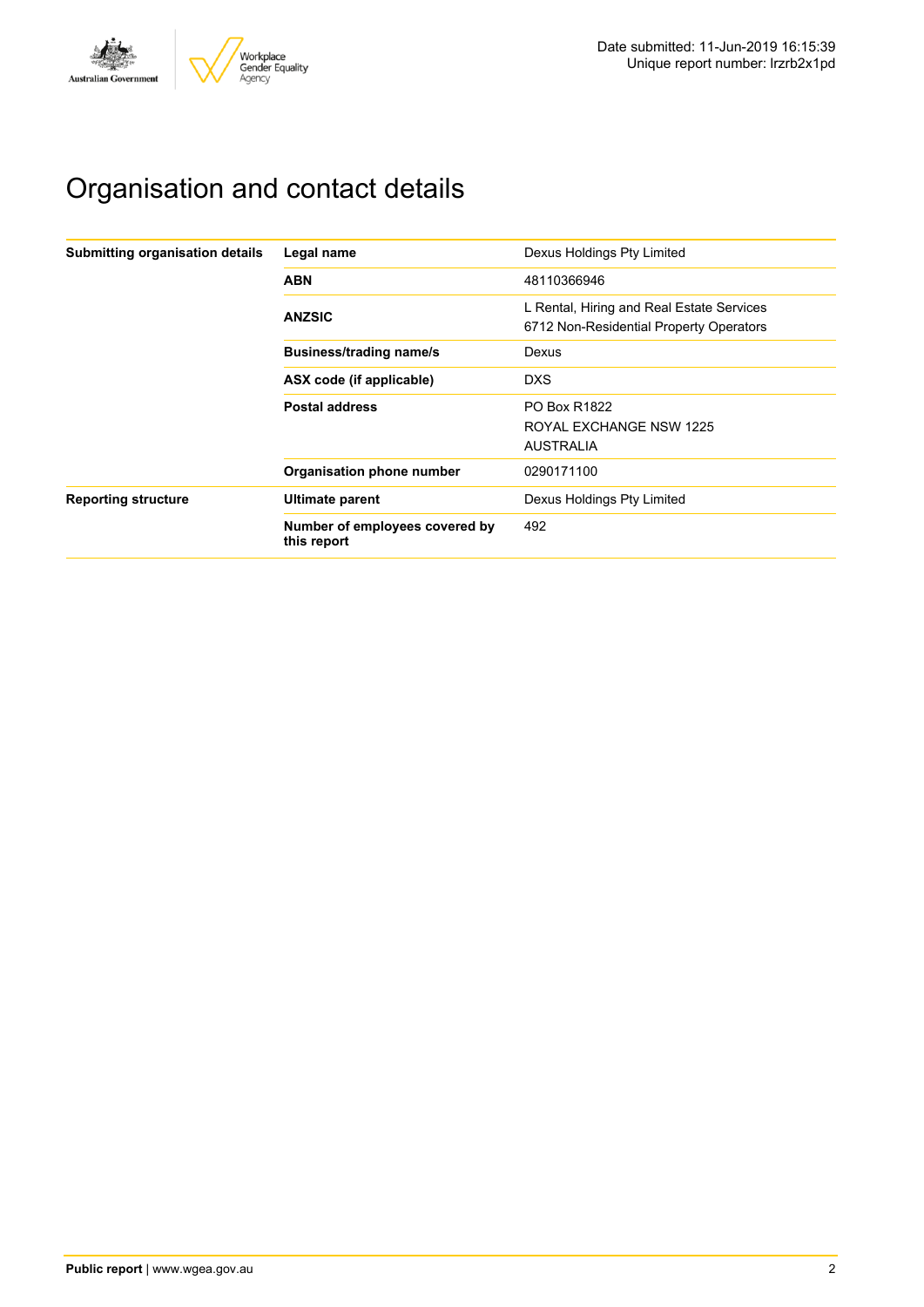

# All organisations covered by this report

| Legal name                      | <b>Business/trading name/s</b> |
|---------------------------------|--------------------------------|
| Dexus Holdings Pty Limited      | Dexus                          |
| Dexus Property Services Pty Ltd |                                |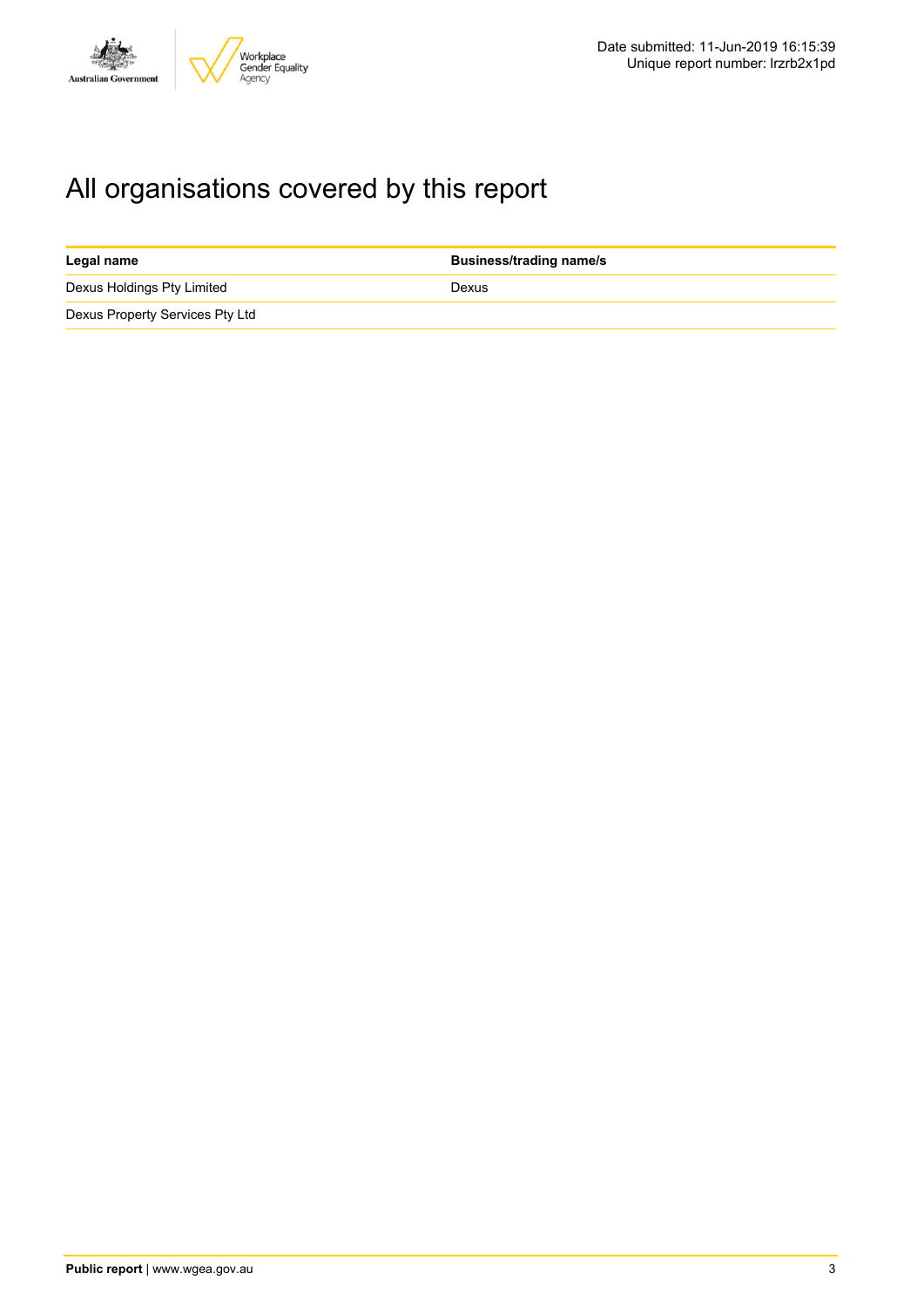

# Workplace profile

### **Manager**

|                                   | Reporting level to CEO |                          | No. of employees |                |                 |  |
|-----------------------------------|------------------------|--------------------------|------------------|----------------|-----------------|--|
| Manager occupational categories   |                        | <b>Employment status</b> | F.               | M              | Total employees |  |
|                                   |                        | Full-time permanent      | $\mathbf 0$      | -1             |                 |  |
|                                   |                        | Full-time contract       | $\mathbf 0$      | $\mathbf 0$    | $\mathbf{0}$    |  |
| CEO/Head of Business in Australia | 0                      | Part-time permanent      | $\Omega$         | $\mathbf 0$    | $\Omega$        |  |
|                                   |                        | Part-time contract       | $\mathbf{0}$     | $\mathbf 0$    | $\Omega$        |  |
|                                   |                        | Casual                   | $\mathbf 0$      | $\mathbf 0$    | $\mathbf{0}$    |  |
|                                   |                        | Full-time permanent      | 2                | $\overline{2}$ | $\overline{4}$  |  |
|                                   |                        | Full-time contract       | $\Omega$         | $\mathbf 0$    | $\Omega$        |  |
| Key management personnel          | $-1$                   | Part-time permanent      | $\mathbf 0$      | $\mathbf 0$    | $\mathbf{0}$    |  |
|                                   |                        | Part-time contract       | $\mathbf{0}$     | $\Omega$       | $\Omega$        |  |
|                                   |                        | Casual                   | $\Omega$         | $\mathbf 0$    | $\Omega$        |  |
|                                   | $-1$                   | Full-time permanent      | $\mathbf 0$      | $\overline{4}$ | 4               |  |
|                                   |                        | Full-time contract       | $\mathbf{0}$     | $\Omega$       | $\Omega$        |  |
|                                   |                        | Part-time permanent      | $\mathbf 0$      | $\mathbf 0$    | $\mathbf 0$     |  |
|                                   |                        | Part-time contract       | $\mathbf 0$      | $\mathbf 0$    | $\mathbf{0}$    |  |
|                                   |                        | Casual                   | $\mathbf{0}$     | $\Omega$       | $\Omega$        |  |
|                                   | $-2$                   | Full-time permanent      | 5                | 20             | 25              |  |
|                                   |                        | Full-time contract       | $\mathbf 0$      | $\mathbf 0$    | $\mathbf{0}$    |  |
| Other executives/General managers |                        | Part-time permanent      | 2                | $\Omega$       | $\overline{2}$  |  |
|                                   |                        | Part-time contract       | $\Omega$         | $\mathbf 0$    | $\mathbf 0$     |  |
|                                   |                        | Casual                   | $\mathbf 0$      | $\mathbf 0$    | $\mathbf 0$     |  |
|                                   |                        | Full-time permanent      | -1               | 5              | 6               |  |
|                                   |                        | Full-time contract       | $\Omega$         | $\mathbf 0$    | $\mathbf 0$     |  |
|                                   | -3                     | Part-time permanent      | $\Omega$         | $\mathbf 0$    | $\Omega$        |  |
|                                   |                        | Part-time contract       | $\mathbf{0}$     | $\mathbf 0$    | $\Omega$        |  |
|                                   |                        | Casual                   | $\Omega$         | $\mathbf 0$    | $\mathbf 0$     |  |
|                                   |                        | Full-time permanent      | 3                | 5              | 8               |  |
|                                   |                        | Full-time contract       | $\mathbf 0$      | $\mathbf 0$    | $\Omega$        |  |
| Senior Managers                   | $-2$                   | Part-time permanent      |                  | $\mathbf 0$    |                 |  |
|                                   |                        | Part-time contract       | $\mathbf 0$      | $\mathbf 0$    | $\mathbf{0}$    |  |
|                                   |                        | Casual                   | $\mathbf 0$      | $\mathbf 0$    | $\Omega$        |  |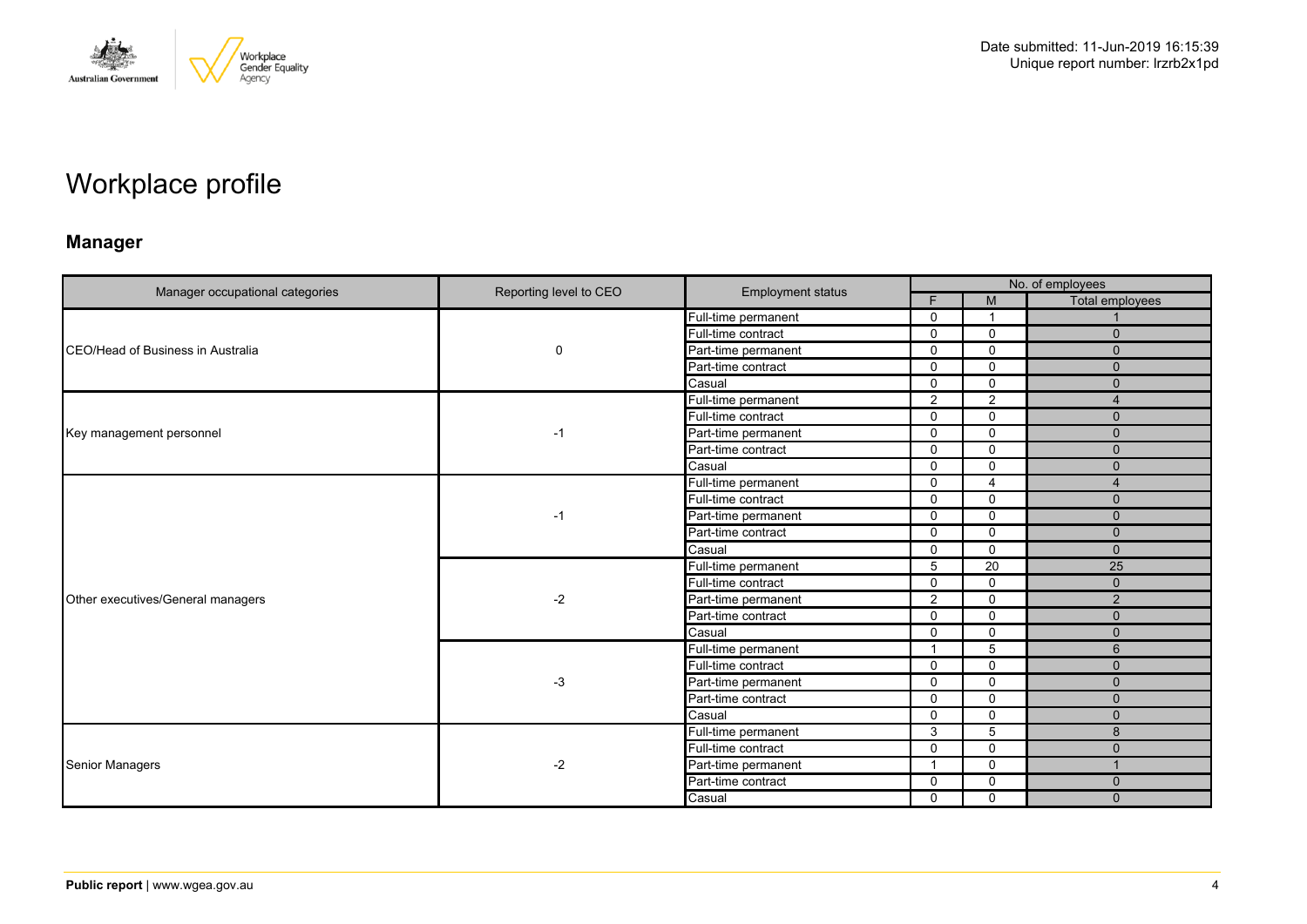

| Manager occupational categories | Reporting level to CEO | <b>Employment status</b> | No. of employees        |                 |                 |
|---------------------------------|------------------------|--------------------------|-------------------------|-----------------|-----------------|
|                                 |                        |                          | F                       | M               | Total employees |
|                                 |                        | Full-time permanent      | $\overline{21}$         | $\overline{34}$ | 55              |
|                                 |                        | Full-time contract       | $\overline{\mathbf{1}}$ | $\Omega$        |                 |
|                                 | -3                     | Part-time permanent      | $\overline{7}$          | $\mathbf 0$     | $\overline{7}$  |
|                                 |                        | Part-time contract       | $\overline{\mathbf{1}}$ | 0               |                 |
|                                 |                        | Casual                   | $\mathbf 0$             | $\Omega$        | $\mathbf{0}$    |
|                                 |                        | Full-time permanent      | $\overline{4}$          | 9               | 13              |
|                                 |                        | Full-time contract       | $\overline{1}$          | $\mathbf 0$     |                 |
|                                 | -4                     | Part-time permanent      | $\overline{\mathbf{1}}$ | $\mathbf 0$     |                 |
|                                 |                        | Part-time contract       | $\mathbf 0$             | $\mathbf 0$     | $\mathbf{0}$    |
|                                 |                        | Casual                   | $\mathbf 0$             | $\mathbf 0$     | $\mathbf{0}$    |
|                                 |                        | Full-time permanent      | 10                      | 9               | 19              |
|                                 | $-3$                   | Full-time contract       | $\overline{\mathbf{1}}$ | $\mathbf 0$     | 1               |
|                                 |                        | Part-time permanent      | 3                       | $\mathbf 0$     | 3               |
|                                 |                        | Part-time contract       | $\mathbf 0$             | $\mathbf 0$     | $\mathbf 0$     |
|                                 |                        | Casual                   | $\Omega$                | $\Omega$        | $\mathbf{0}$    |
|                                 | -4                     | Full-time permanent      | 20                      | 20              | 40              |
|                                 |                        | Full-time contract       | $\overline{\mathbf{1}}$ | 0               | ٠               |
|                                 |                        | Part-time permanent      | 2                       | $\mathbf 0$     | 2               |
|                                 |                        | Part-time contract       | $\mathbf 0$             | $\mathbf 0$     | $\mathbf 0$     |
| Other managers                  |                        | Casual                   | $\mathbf 0$             | $\mathbf 0$     | $\mathbf{0}$    |
|                                 |                        | Full-time permanent      | 5                       | 4               | $\overline{9}$  |
|                                 |                        | Full-time contract       | $\Omega$                | $\mathbf 0$     | $\mathbf{0}$    |
|                                 | -5                     | Part-time permanent      | $\overline{\mathbf{1}}$ | $\mathbf 0$     |                 |
|                                 |                        | Part-time contract       | $\overline{1}$          | $\mathbf 0$     |                 |
|                                 |                        | Casual                   | $\mathbf 0$             | $\mathbf 0$     | $\mathbf 0$     |
|                                 |                        | Full-time permanent      | $\Omega$                | $\overline{ }$  |                 |
|                                 |                        | Full-time contract       | $\mathbf 0$             | $\Omega$        | $\mathbf{0}$    |
|                                 | -6                     | Part-time permanent      | $\mathbf 0$             | $\Omega$        | $\mathbf{0}$    |
|                                 |                        | Part-time contract       | $\mathbf 0$             | $\mathbf 0$     | $\mathbf{0}$    |
|                                 |                        | Casual                   | $\mathbf 0$             | $\mathbf 0$     | $\mathbf 0$     |
| Grand total: all managers       |                        |                          | 94                      | 114             | 208             |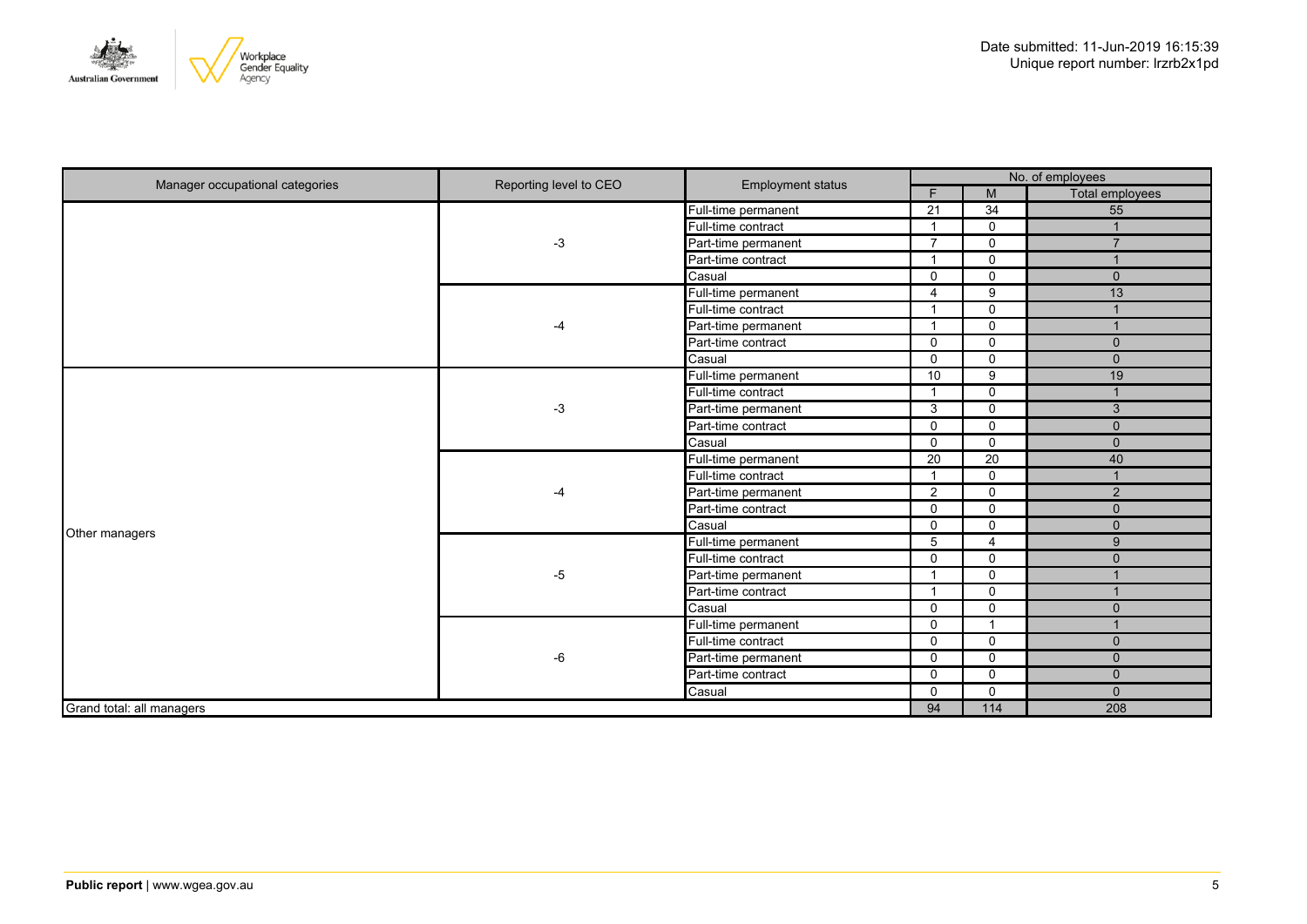

# Workplace profile

### **Non-manager**

|                                     |                          | No. of employees (excluding graduates and apprentices) No. of graduates (if applicable) No. of apprentices (if applicable) |                         |             |              |              |              |                 |
|-------------------------------------|--------------------------|----------------------------------------------------------------------------------------------------------------------------|-------------------------|-------------|--------------|--------------|--------------|-----------------|
| Non-manager occupational categories | <b>Employment status</b> |                                                                                                                            | M                       |             | M            |              | M            | Total employees |
|                                     | Full-time permanent      | 71                                                                                                                         | 55                      | $\mathbf 0$ | $\mathbf 0$  | 0            | $\mathbf 0$  | 126             |
|                                     | Full-time contract       | 15                                                                                                                         | 4                       | $\mathbf 0$ | $\mathbf 0$  | 0            | $\mathbf 0$  | 19              |
| Professionals                       | Part-time permanent      | 9                                                                                                                          | $\Omega$                | $\mathbf 0$ | $\mathbf 0$  | 0            | $\mathbf{0}$ | 9               |
|                                     | Part-time contract       | $\mathbf 1$                                                                                                                | $\Omega$                | $\mathbf 0$ | $\Omega$     | $\mathbf{0}$ | $\mathbf{0}$ |                 |
|                                     | Casual                   | $\overline{2}$                                                                                                             | 4                       | 0           | 0            | 0            | 0            | 6               |
|                                     | Full-time permanent      | 0                                                                                                                          | 13                      | $\mathbf 0$ | $\Omega$     | $\Omega$     | $\Omega$     | 13              |
|                                     | Full-time contract       | $\mathbf 0$                                                                                                                | $\overline{\mathbf{A}}$ | $\mathbf 0$ | $\mathbf 0$  | $\mathbf 0$  | $\mathbf 0$  |                 |
| Technicians and trade               | Part-time permanent      | $\mathbf 0$                                                                                                                | 0                       | $\mathbf 0$ | $\mathbf 0$  | $\mathbf 0$  | $\Omega$     | $\mathbf{0}$    |
|                                     | Part-time contract       | 0                                                                                                                          | 0                       | $\mathbf 0$ | $\Omega$     | 0            | $\mathbf{0}$ | $\Omega$        |
|                                     | Casual                   | $\mathbf 0$                                                                                                                |                         | $\mathbf 0$ | $\mathbf 0$  | $\mathbf 0$  | $\mathbf 0$  |                 |
|                                     | Full-time permanent      | 1                                                                                                                          |                         | $\Omega$    | $\Omega$     | $\mathbf 0$  | $\Omega$     | 2               |
|                                     | Full-time contract       | 0                                                                                                                          | $\Omega$                | $\Omega$    | $\Omega$     | $\Omega$     | $\mathbf{0}$ | $\Omega$        |
| Community and personal service      | Part-time permanent      | 0                                                                                                                          | 0                       | 0           | $\mathbf 0$  | $\mathbf 0$  | $\mathbf 0$  | $\mathbf{0}$    |
|                                     | Part-time contract       | $\mathbf 0$                                                                                                                | 0                       | $\mathbf 0$ | $\mathbf 0$  | $\mathbf 0$  | $\mathbf 0$  | $\mathbf{0}$    |
|                                     | Casual                   | $\mathbf 0$                                                                                                                | $\Omega$                | $\Omega$    | $\Omega$     | $\Omega$     | $\mathbf{0}$ | $\Omega$        |
|                                     | Full-time permanent      | 46                                                                                                                         | 10                      | 5           | -1           | 0            | $\mathbf 0$  | 62              |
|                                     | Full-time contract       | 3                                                                                                                          | 0                       | $\mathbf 0$ | 0            | 0            | $\mathbf 0$  | 3               |
| Clerical and administrative         | Part-time permanent      | 12                                                                                                                         | $\Omega$                | $\Omega$    | $\Omega$     | $\mathbf{0}$ | $\mathbf{0}$ | 12              |
|                                     | Part-time contract       | $\overline{2}$                                                                                                             | 0                       | $\mathbf 0$ | $\mathbf 0$  | 0            | $\mathbf{0}$ | 2               |
|                                     | Casual                   | 14                                                                                                                         | $\overline{2}$          | 0           | $\mathbf 0$  | $\mathbf 0$  | $\mathbf 0$  | 16              |
|                                     | Full-time permanent      | 5                                                                                                                          | 4                       | $\mathbf 0$ | $\mathbf 0$  | $\mathbf 0$  | $\mathbf 0$  | 9               |
|                                     | Full-time contract       | 0                                                                                                                          | 0                       | $\mathbf 0$ | $\mathbf 0$  | 0            | $\Omega$     | $\mathbf{0}$    |
| Sales                               | Part-time permanent      | $\overline{2}$                                                                                                             | 0                       | 0           | 0            | 0            | 0            | 2               |
|                                     | Part-time contract       | 0                                                                                                                          | 0                       | $\mathbf 0$ | 0            | $\mathbf 0$  | 0            | $\mathbf{0}$    |
|                                     | Casual                   | $\mathbf 0$                                                                                                                | 0                       | $\mathbf 0$ | 0            | 0            | 0            | $\mathbf{0}$    |
|                                     | Full-time permanent      | 0                                                                                                                          | 0                       | 0           | 0            | $\mathbf 0$  | 0            | $\mathbf{0}$    |
|                                     | Full-time contract       | $\mathbf 0$                                                                                                                | $\Omega$                | $\mathbf 0$ | $\Omega$     | $\mathbf{0}$ | $\mathbf 0$  | $\Omega$        |
| Machinery operators and drivers     | Part-time permanent      | 0                                                                                                                          | 0                       | $\mathbf 0$ | 0            | 0            | $\mathbf 0$  | $\Omega$        |
|                                     | Part-time contract       | $\mathbf 0$                                                                                                                | 0                       | $\mathbf 0$ | $\mathbf 0$  | $\mathbf 0$  | $\mathbf 0$  | $\Omega$        |
|                                     | Casual                   | 0                                                                                                                          | 0                       | 0           | $\mathbf{0}$ | 0            | $\Omega$     | $\Omega$        |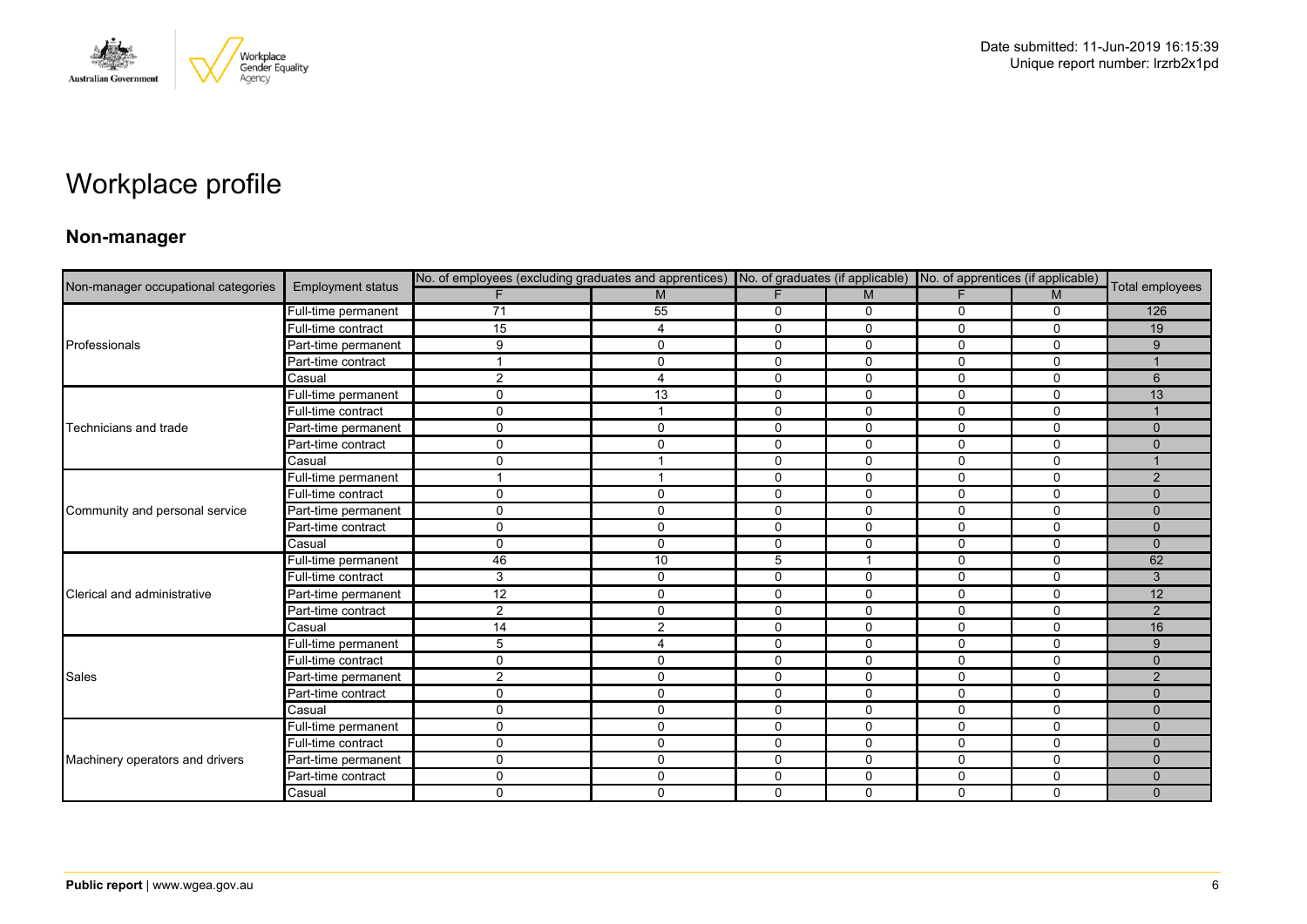

| <b>Employment status</b>            |                     | No. of employees (excluding graduates and apprentices) No. of graduates (if applicable) No. of apprentices (if applicable) Total employees |    |  |  |  |  |     |
|-------------------------------------|---------------------|--------------------------------------------------------------------------------------------------------------------------------------------|----|--|--|--|--|-----|
| Non-manager occupational categories |                     |                                                                                                                                            |    |  |  |  |  |     |
|                                     | Full-time permanent |                                                                                                                                            |    |  |  |  |  |     |
|                                     | Full-time contract  |                                                                                                                                            |    |  |  |  |  |     |
| Labourers                           | Part-time permanent |                                                                                                                                            |    |  |  |  |  |     |
|                                     | Part-time contract  |                                                                                                                                            |    |  |  |  |  |     |
|                                     | Casual              |                                                                                                                                            |    |  |  |  |  |     |
|                                     | Full-time permanent |                                                                                                                                            |    |  |  |  |  |     |
| <b>Others</b>                       | Full-time contract  |                                                                                                                                            |    |  |  |  |  |     |
|                                     | Part-time permanent |                                                                                                                                            |    |  |  |  |  |     |
|                                     | Part-time contract  |                                                                                                                                            |    |  |  |  |  |     |
|                                     | Casual              |                                                                                                                                            |    |  |  |  |  |     |
| Grand total: all non-managers       |                     | 183                                                                                                                                        | 95 |  |  |  |  | 284 |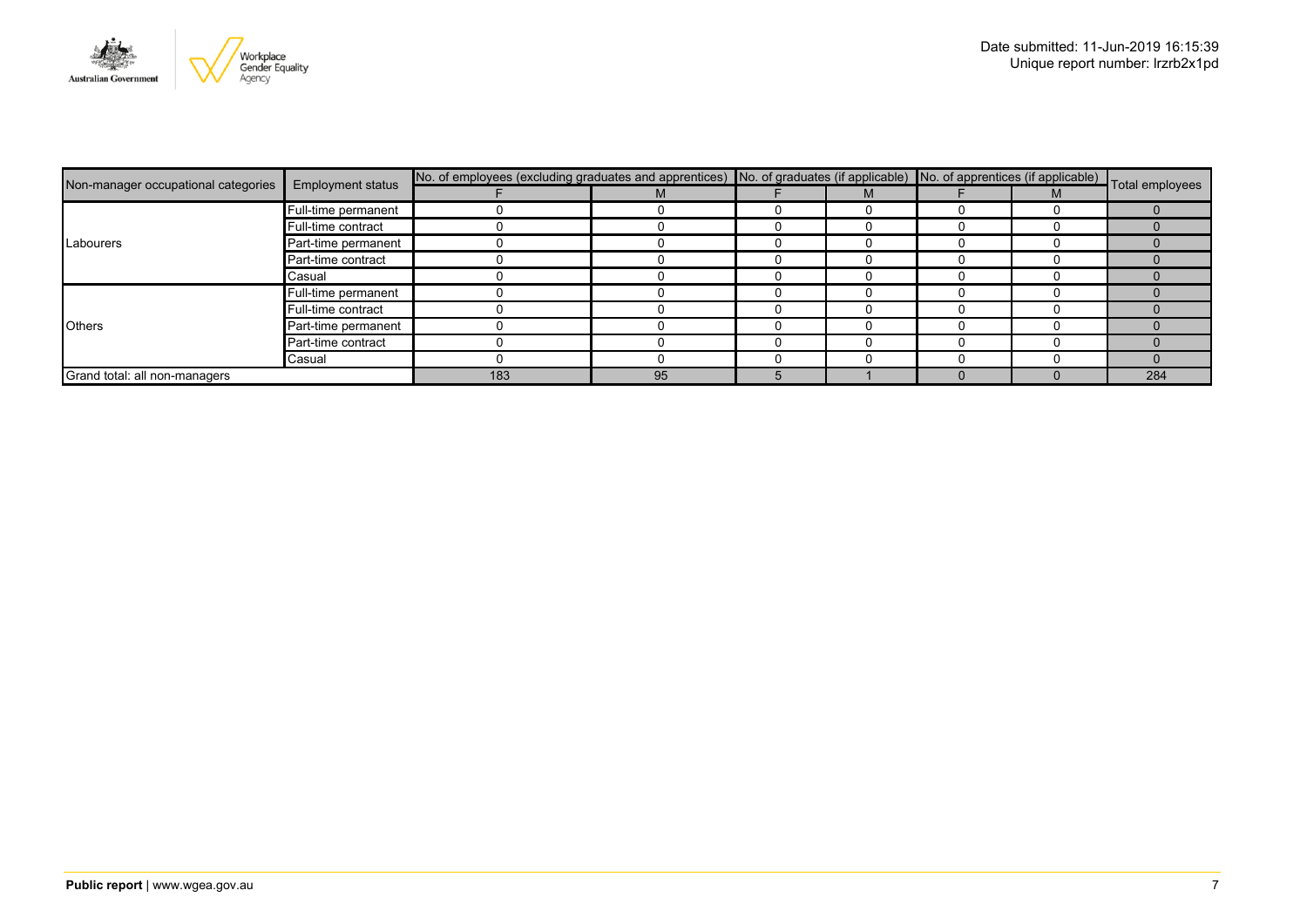

# Reporting questionnaire

### **Gender equality indicator 1: Gender composition of workforce**

This indicator seeks information about the gender composition of relevant employers in a standardised format, to enable the aggregation of data across and within industries. The aggregated data in your workplace profile assists relevant employers in understanding the characteristics of their workforce, including in relation to occupational segregation, the position of women and men in management within their industry or sector, and patterns of potentially insecure employment.

#### **NB. IMPORTANT:**

**• References to the Act mean the Workplace Gender Equality Act 2012.**

• A formal 'policy' and/or 'formal strategy' in this questionnaire refers to formal policies and/or strategies that are **either standalone or contained within another formal policy/formal strategy.**

• Data provided in this reporting questionnaire covers the TOTAL reporting period from 1 April 2018 to 31 March 2019. (This differs from the workplace profile data which is taken at a point-in-time during the reporting period).

- **• Answers need to reflect ALL organisations covered in this report.**
- . If you select "NO, Insufficient resources/expertise" to any option, this may cover human or financial resources.
- **1. Do you have formal policies and/or formal strategies in place that SPECIFICALLY SUPPORT GENDER EQUALITY relating to the following?**

#### **1.1 Recruitment**

- $\boxtimes$  Yes (select all applicable answers)
	- $\boxtimes$  Policy
	- $\boxtimes$  Strategy
- No (you may specify why no formal policy or formal strategy is in place)
	- $\Box$  Currently under development, please enter date this is due to be completed
		- $\overline{\Box}$  Insufficient resources/expertise
		- $\Box$  Not a priority

#### **1.2 Retention**

- $\boxtimes$  Yes (select all applicable answers)
	- $\boxtimes$  Policy
	- $\boxtimes$  Strategy
- No (you may specify why no formal policy or formal strategy is in place)
	- $\Box$  Currently under development, please enter date this is due to be completed
		- Insufficient resources/expertise
		- Not a priority

#### **1.3 Performance management processes**

- $\boxtimes$  Yes (select all applicable answers)
	- $\boxtimes$  Policy
	- $\boxtimes$  Strategy
- $\Box$  No (you may specify why no formal policy or formal strategy is in place)
	- $\Box$  Currently under development, please enter date this is due to be completed
	- $\Box$  Insufficient resources/expertise
	- $\Box$  Not a priority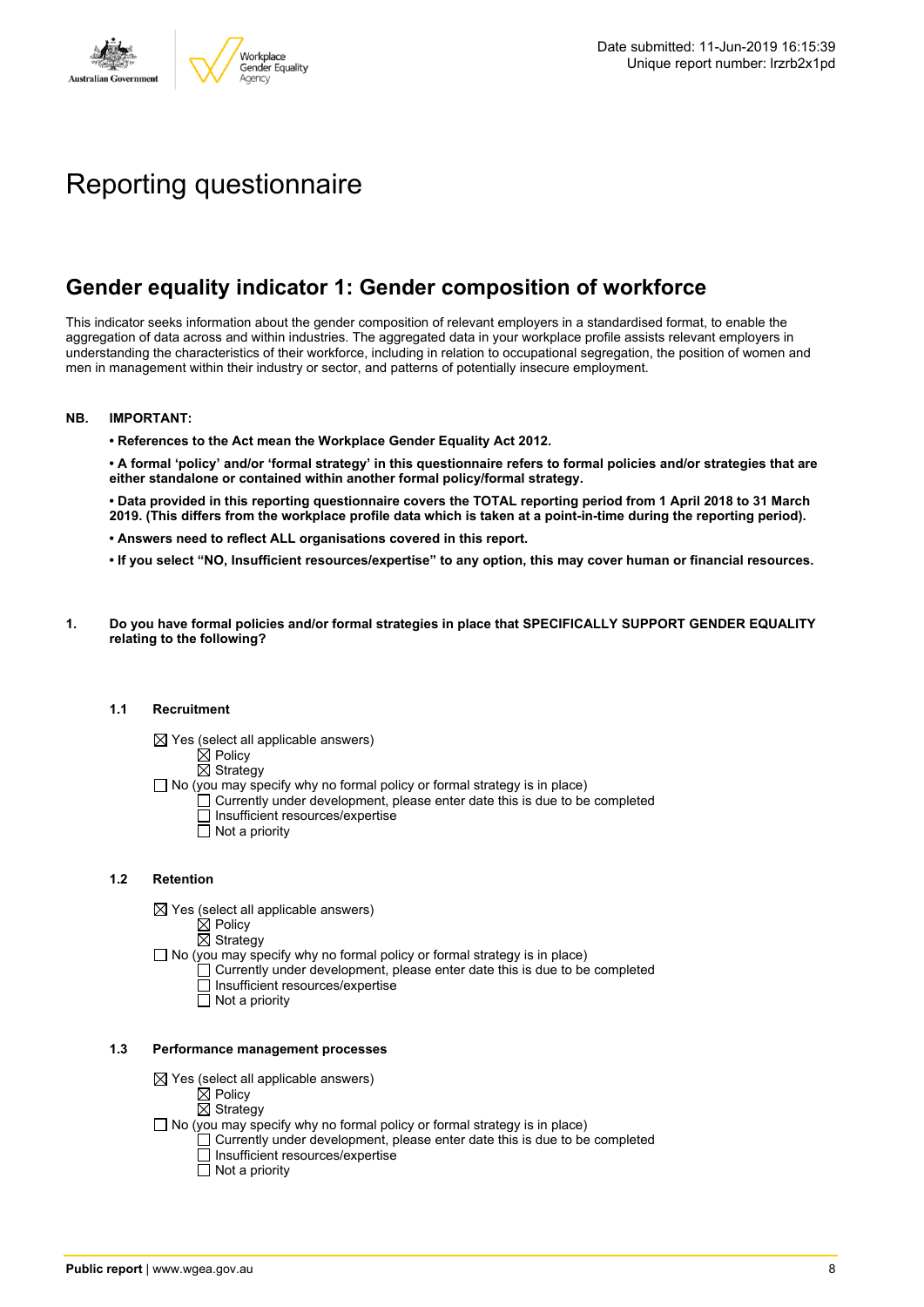



#### **1.4 Promotions**

 $\boxtimes$  Yes (select all applicable answers)

 $\boxtimes$  Policy  $\overline{\boxtimes}$  Strategy

- $\Box$  No (you may specify why no formal policy or formal strategy is in place)
	- $\Box$  Currently under development, please enter date this is due to be completed □ Insufficient resources/expertise
		- $\overline{\Box}$  Not a priority

#### **1.5 Talent identification/identification of high potentials**

- $\boxtimes$  Yes (select all applicable answers)
	- $\boxtimes$  Policy
	- $\overline{\boxtimes}$  Strategy
- $\Box$  No (you may specify why no formal policy or formal strategy is in place)
	- Currently under development, please enter date this is due to be completed Insufficient resources/expertise
		- $\overline{\Box}$  Not a priority

#### **1.6 Succession planning**

- $\boxtimes$  Yes (select all applicable answers)
	- $\boxtimes$  Policy
	- $\overline{\boxtimes}$  Strategy

 $\Box$  No (you may specify why no formal policy or formal strategy is in place)

- $\Box$  Currently under development, please enter date this is due to be completed Insufficient resources/expertise
- Not a priority

#### **1.7 Training and development**

- $\boxtimes$  Yes (select all applicable answers)
	- $\mathbb{\dot{Z}}$  Policy
		- $\boxtimes$  Strategy
- $\Box$  No (you may specify why no formal policy or formal strategy is in place)
	- Currently under development, please enter date this is due to be completed Insufficient resources/expertise
		- $\Box$  Not a priority

#### **1.8 Key performance indicators for managers relating to gender equality**

- $\boxtimes$  Yes (select all applicable answers)
	- $\boxtimes$  Policy
	- $\boxtimes$  Strategy

 $\Box$  No (you may specify why no formal policy or formal strategy is in place)

- $\Box$  Currently under development, please enter date this is due to be completed Insufficient resources/expertise
	- Not a priority

#### **1.9 Gender equality overall**

- $\boxtimes$  Yes (select all applicable answers)
	- $\mathbb{\dot{A}}$  Policy
	- $\boxtimes$  Strategy
- $\Box$  No (you may specify why no formal policy or formal strategy is in place)
	- $\Box$  Currently under development, please enter date this is due to be completed □ Insufficient resources/expertise
		- $\Box$  Not a priority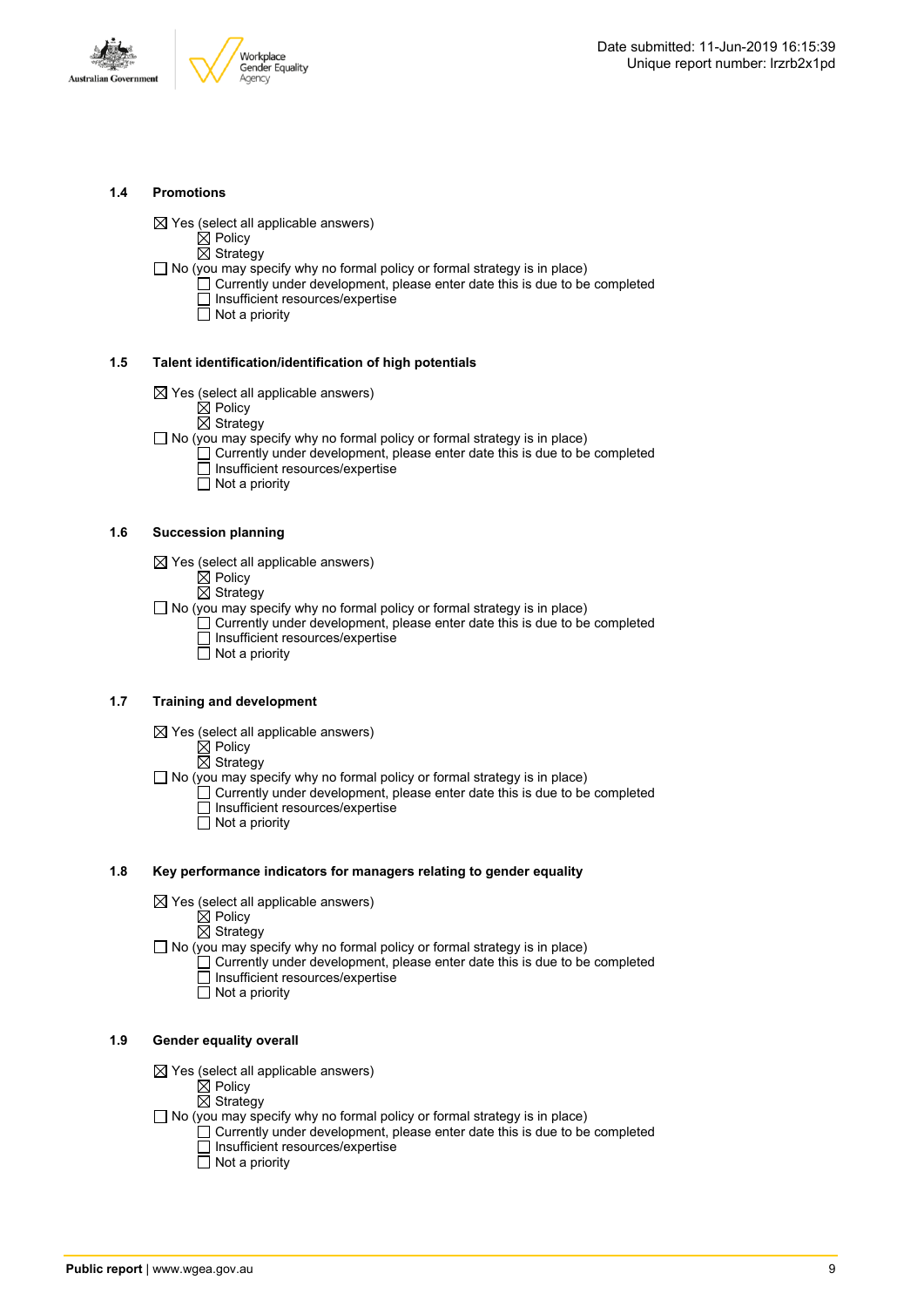



**1.10 How many employees were promoted during the reporting period against each category below? IMPORTANT: Because promotions are included in the number of appointments in Q1.11, the number of promotions should never exceed appointments.**

|                                         |        | Managers |        | Non-managers |
|-----------------------------------------|--------|----------|--------|--------------|
|                                         | Female | Male     | Female | Male         |
| Permanent/ongoing full-time employees   | 14     | 8        | 14     | 10           |
| Permanent/ongoing part-time employees   | 4      | 0        |        | 0            |
| Fixed-term contract full-time employees | 0      | 0        |        | 0            |
| Fixed-term contract part-time employees | 0      | 0        |        | 0            |
| Casual employees                        | 0      | 0        | 0      |              |

**1.11 How many appointments in total (including the number of promotions above in Q1.10), were made to manager and non-manager roles during the reporting period (based on WGEA-defined managers/nonmanagers)?**

**IMPORTANT: promotions need to be added to these totals because they are considered internal appointments.**

|                                                                         | Female | Male |
|-------------------------------------------------------------------------|--------|------|
| Number of appointments made to MANAGER roles (including promotions)     | 40     |      |
| Number of appointments made to NON-MANAGER roles (including promotions) | 116    | 54   |

#### **1.12 How many employees resigned during the reporting period against each category below?**

|                                         | Managers |      | Non-managers |      |
|-----------------------------------------|----------|------|--------------|------|
|                                         | Female   | Male | Female       | Male |
| Permanent/ongoing full-time employees   | 5        | 12   | 34           | 15   |
| Permanent/ongoing part-time employees   | າ        | 0    | 4            | 0    |
| Fixed-term contract full-time employees | າ        | 0    |              | 4    |
| Fixed-term contract part-time employees | 0        | 0    |              | 0    |
| Casual employees                        | 0        | 0    | 9            |      |

**1.13 If your organisation would like to provide additional information relating to gender equality indicator 1, please do so below.**

### **Gender equality indicator 2: Gender composition of governing bodies**

Gender composition of governing bodies is an indicator of gender equality at the highest level of organisational leadership and decision-making. This gender equality indicator seeks information on the representation of women and men on governing bodies. The term "governing body" in relation to a relevant employer is broad and depends on the nature of your organisation. It can mean the board of directors, trustees, committee of management, council or other governing authority of the employer.

2. The organisation(s) you are reporting on will have a governing body. In the Act, governing body is defined as "the board of directors, trustees, committee of management, council or other governing authority of the employer". This question relates to the highest governing body for your Australian entity, even if it is located overseas.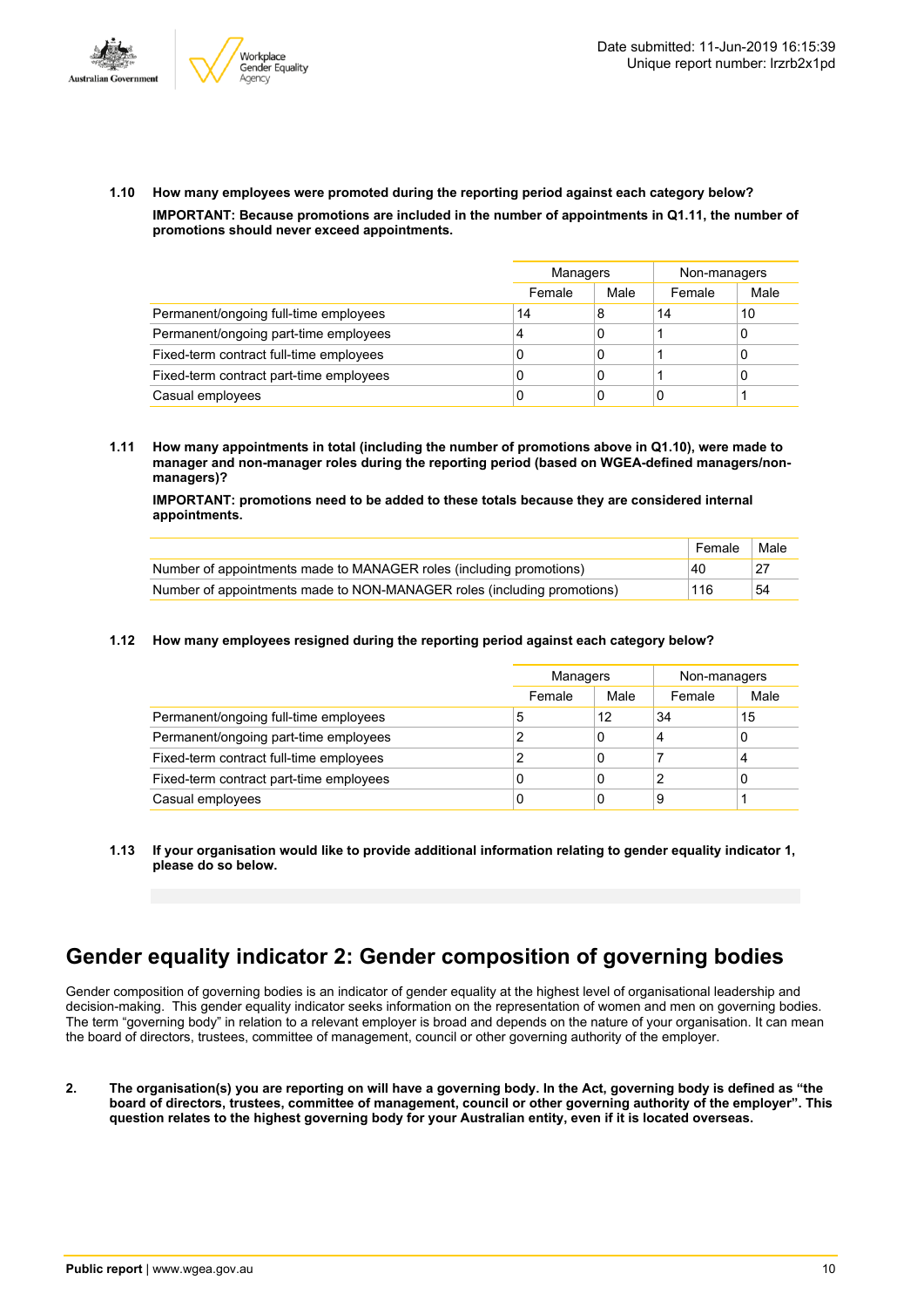

**2.1 Please answer the following questions relating to each governing body covered in this report.**

**Note: If this report covers more than one organisation, the questions below will be repeated for each organisation before proceeding to question 2.2.**

If your organisation's governing body is the same as your parent entity's, you will need to add your **organisation's name BUT the numerical details of your parent entity's governing body.**

#### **2.1a.1 Organisation name?**

Dexus Holdings Pty Ltd

#### **2.1b.1 How many Chairs on this governing body?**

#### **2.1c.1 How many other members are on this governing body (excluding the Chair/s)?**

#### **2.1d.1 Has a target been set to increase the representation of women on this governing body?**

□ Yes

 $\overline{\boxtimes}$  No (you may specify why a target has not been set)

 $\boxtimes$  Governing body/board has gender balance (e.g. 40% women/40% men/20% either)

Currently under development, please enter date this is due to be completed

□ Insufficient resources/expertise

Do not have control over governing body/board appointments (provide details why):

Not a priority

 $\Box$  Other (provide details):

#### **2.1g.1 Are you reporting on any other organisations in this report?**

| ٦<br>٠ |
|--------|

#### 2.2 Do you have a formal selection policy and/or formal selection strategy for governing body members for ALL **organisations covered in this report?**

 $\boxtimes$  Yes (select all applicable answers)

 $\boxtimes$  Policy

 $\overline{\boxtimes}$  Strategy

- $\Box$  No (you may specify why no formal selection policy or formal selection strategy is in place)
	- In place for some governing bodies Currently under development, please enter date this is due to be completed
	- $\overline{\Box}$  Insufficient resources/expertise
	- $\Box$  Do not have control over governing body appointments (provide details why)
	- Not a priority
	- Other (provide details):
- **2.3 Does your organisation operate as a partnership structure (i.e. select NO if your organisation is an "incorporated" entity - Pty Ltd, Ltd or Inc; or an "unincorporated" entity)?**
	- Yes No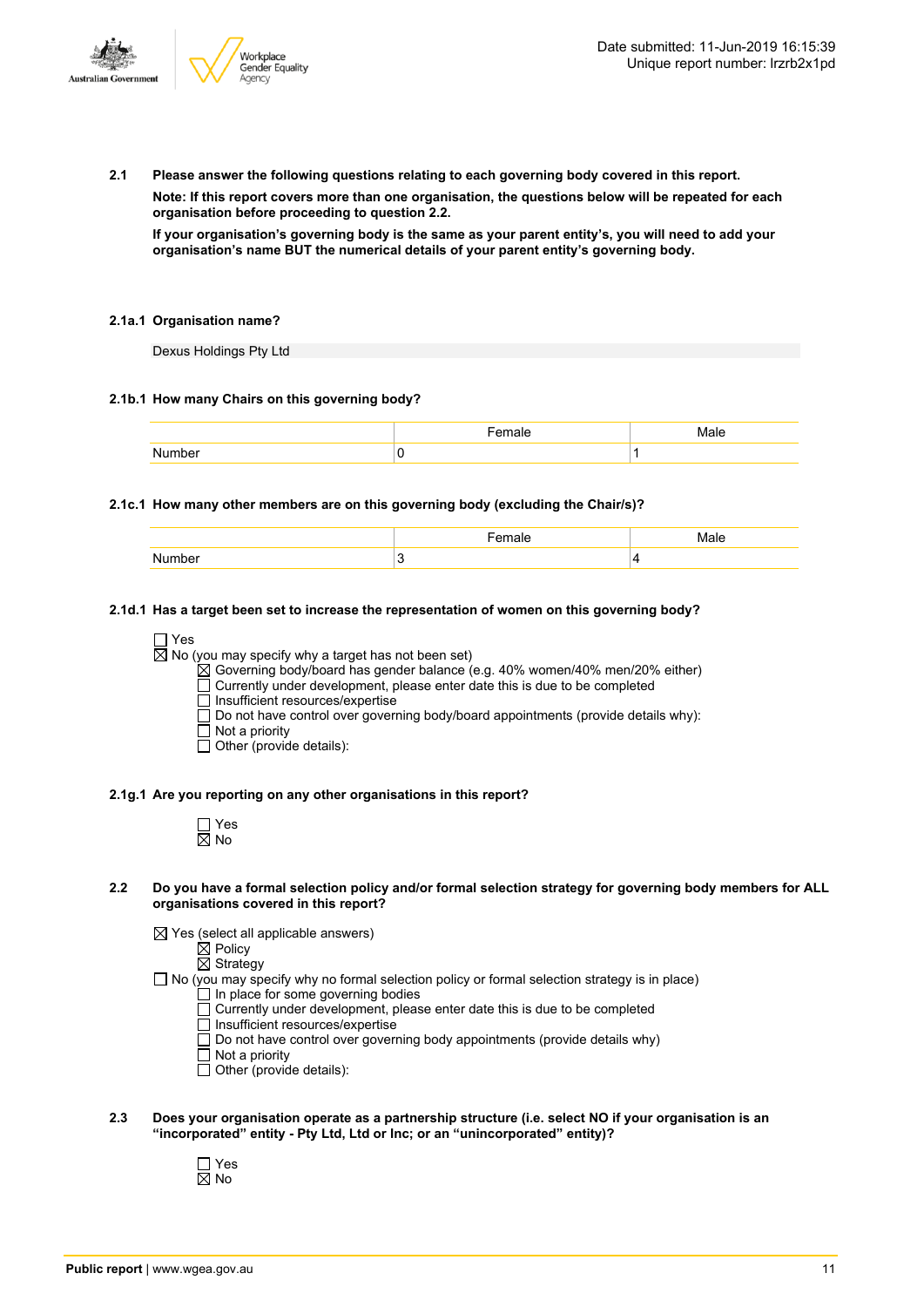

**2.5 If your organisation would like to provide additional information relating to gender equality indicator 2, please do so below.**

### **Gender equality indicator 3: Equal remuneration between women and men**

Equal remuneration between women and men is a key component of improving women's economic security and progressing gender equality.

- **3. Do you have a formal policy and/or formal strategy on remuneration generally?**
	- $\boxtimes$  Yes (select all applicable answers)
		- $\boxtimes$  Policy
		- $\overline{\boxtimes}$  Strategy

 $\Box$  No (you may specify why no formal policy or formal strategy is in place)

- Currently under development, please enter date this is due to be completed
	- Insufficient resources/expertise
- $\overline{\Box}$  Salaries set by awards/industrial or workplace agreements
- Non-award employees paid market rate
- $\Box$  Not a priority
- $\overline{\Box}$  Other (provide details):
- **3.1 Are specific gender pay equity objectives included in your formal policy and/or formal strategy?**

 $\boxtimes$  Yes (provide details in question 3.2 below)

- No (you may specify why pay equity objectives are not included in your formal policy or formal strategy)
	- Currently under development, please enter date this is due to be completed
	- Salaries set by awards/industrial or workplace agreements
	- Insufficient resources/expertise
	- $\Box$  Non-award employees paid market rate
	- Not a priority
	- Other (provide details):
- 3.2 Does your formal policy and/or formal strategy include any of the following gender pay equity objectives **(select all applicable answers)?**
	- $\boxtimes$  To achieve gender pay equity
	- $\overline{\boxtimes}$  To ensure no gender bias occurs at any point in the remuneration review process (for example at
	- commencement, at annual salary reviews, out-of-cycle pay reviews, and performance pay reviews)
	- $\Box$  To be transparent about pay scales and/or salary bands
	- $\boxtimes$  To ensure managers are held accountable for pay equity outcomes
	- $\boxtimes$  To implement and/or maintain a transparent and rigorous performance assessment process
	- $\Box$  Other (provide details):

#### 4. Have you analysed your payroll to determine if there are any remuneration gaps between women and men (i.e. **conducted a gender pay gap analysis)?**

 $\boxtimes$  Yes - the most recent gender remuneration gap analysis was undertaken:

- $\boxtimes$  Within last 12 months
- $\Box$  Within last 1-2 years
- $\Box$  More than 2 years ago but less than 4 years ago
- $\Box$  Other (provide details):
- $\Box$  No (you may specify why you have not analysed your payroll for gender remuneration gaps)

 $\Box$  Currently under development, please enter date this is due to be completed

 $\Box$  Insufficient resources/expertise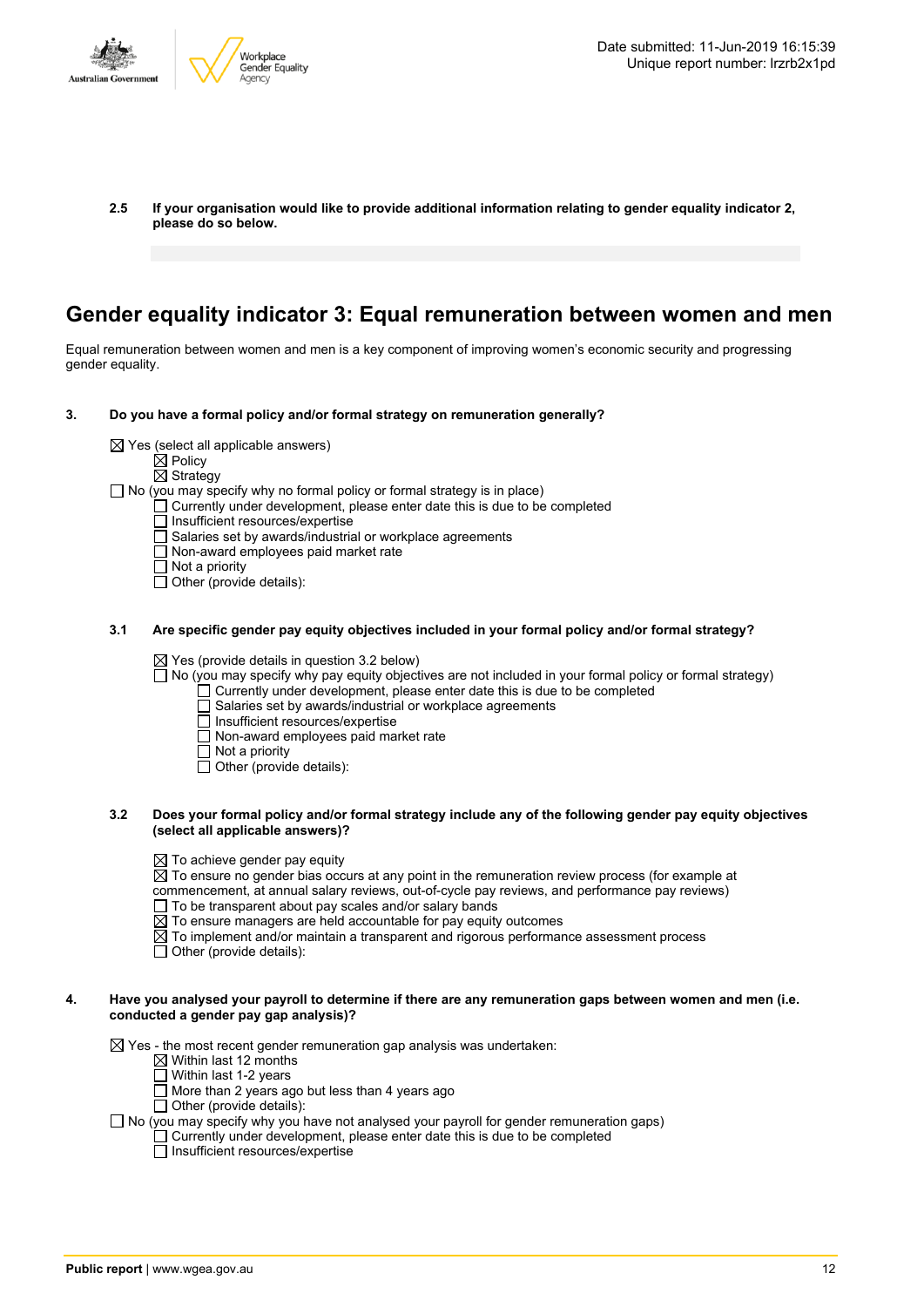

 $\Box$  Salaries for ALL employees (including managers) are set by awards or industrial agreements AND there is no room for discretion in pay changes (for example because pay increases occur only when there is a change in tenure or qualifications)

Salaries for SOME or ALL employees (including managers) are set by awards or industrial agreements and there IS room for discretion in pay changes (because pay increases can occur with some discretion such as performance assessments)

 $\Box$  Non-award employees paid market rate

 $\Box$  Not a priority

 $\Box$  Other (provide details):

4.01 You may provide details below on the type of gender remuneration gap analysis that has been undertaken **(for example like-for-like and/or organisation-wide).**

#### **4.1 Did you take any actions as a result of your gender remuneration gap analysis?**

 $\Box$  Yes – indicate what actions were taken (select all applicable answers)

- $\Box$  Created a pay equity strategy or action plan
	- Identified cause/s of the gaps
- Reviewed remuneration decision-making processes
- Analysed commencement salaries by gender to ensure there are no pay gaps
- $\Box$  Analysed performance ratings to ensure there is no gender bias (including unconscious bias)
- Analysed performance pay to ensure there is no gender bias (including unconscious bias)
- Trained people-managers in addressing gender bias (including unconscious bias)
- Set targets to reduce any like-for-like gaps
- $\Box$  Set targets to reduce any organisation-wide gaps
- Reported pay equity metrics (including gender pay gaps) to the governing body
- Reported pay equity metrics (including gender pay gaps) to the executive
- $\Box$  Reported pay equity metrics (including gender pay gaps) to all employees
- $\Box$  Reported pay equity metrics (including gender pay gaps) externally
- Corrected like-for-like gaps
- Conducted a gender-based job evaluation process
- $\Box$  Implemented other changes (provide details):
- $\boxtimes$  No (you may specify why no actions were taken resulting from your remuneration gap analysis)
	- $\overline{\boxtimes}$  No unexplainable or uniustifiable gaps identified
	- $\Box$  Currently under development, please enter date this is due to be completed
		- $\overline{\Box}$  Insufficient resources/expertise
		- □ Salaries set by awards/industrial or workplace agreements
	- Non-award employees are paid market rate
	- Unable to address cause/s of gaps (provide details why):
	- $\overline{\Box}$  Not a priority
	- $\Box$  Other (provide details):
- **4.2 If your organisation would like to provide additional information relating to gender equality indicator 3, please do so below:**

### **Gender equality indicator 4: Flexible working and support for employees with family and caring responsibilities**

This indicator will enable the collection and use of information from relevant employers about the availability and utility of employment terms, conditions and practices relating to flexible working arrangements for employees and to working arrangements supporting employees with family or caring responsibilities. One aim of this indicator is to improve the capacity of women and men to combine paid work and family or caring responsibilities through such arrangements. The achievement of this goal is fundamental to gender equality and to maximising Australia's skilled workforce.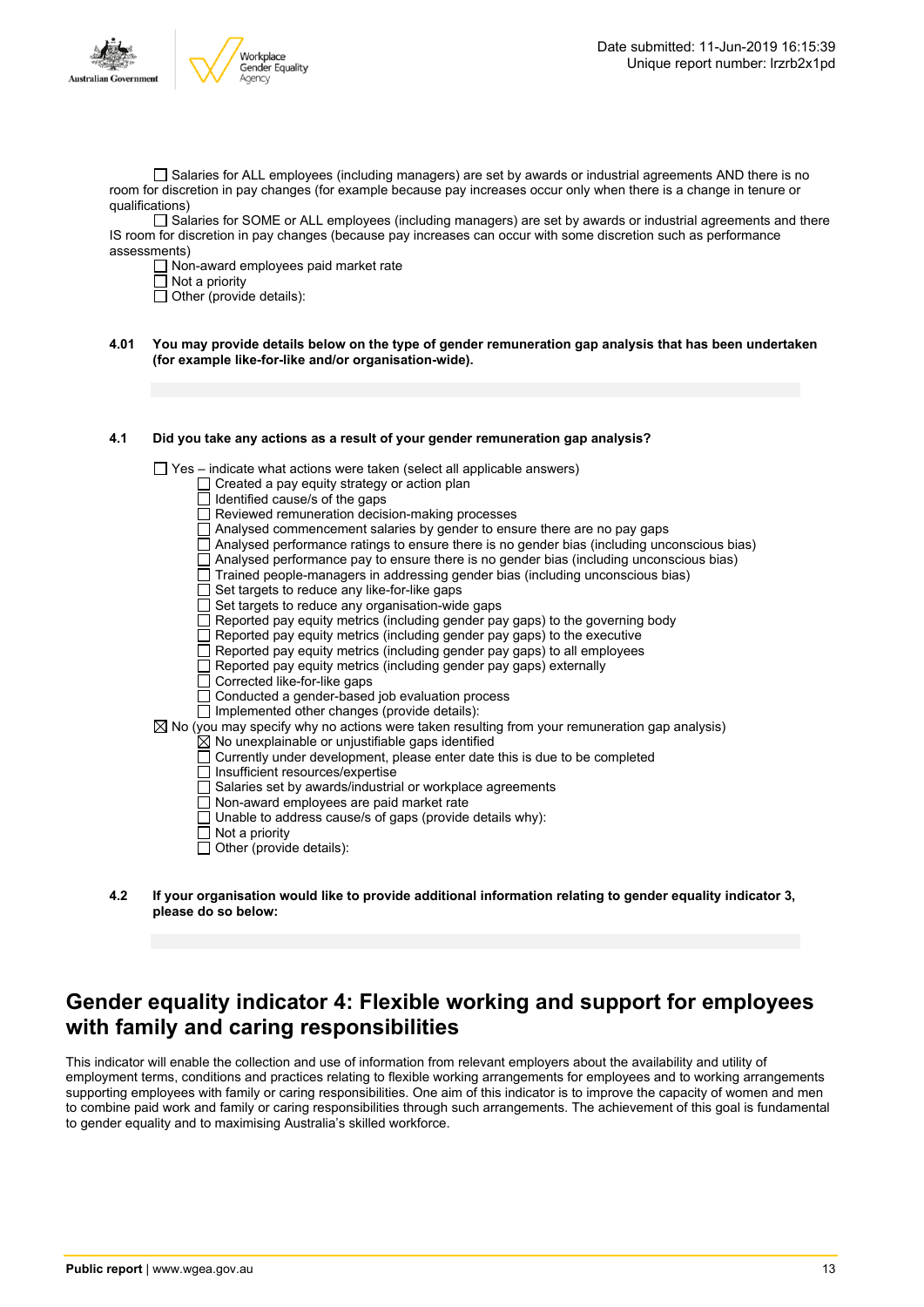

| 5. | A "PRIMARY CARER" is the member of a couple or a single carer, REGARDLESS OF GENDER, identified as having<br>greater responsibility for the day-to-day care of a child.                                                                                                                                                                                                                                                                                                                                                                                                                                                                                                                                                                                                                                                                                                                                                                                                                                                                                                                                                                                                                                                                                                                                                                                                                                                                                                                                                                                                                                                                                                                                                                                                                                                                                                                                                                                                                                                                                                           |  |  |  |  |  |
|----|-----------------------------------------------------------------------------------------------------------------------------------------------------------------------------------------------------------------------------------------------------------------------------------------------------------------------------------------------------------------------------------------------------------------------------------------------------------------------------------------------------------------------------------------------------------------------------------------------------------------------------------------------------------------------------------------------------------------------------------------------------------------------------------------------------------------------------------------------------------------------------------------------------------------------------------------------------------------------------------------------------------------------------------------------------------------------------------------------------------------------------------------------------------------------------------------------------------------------------------------------------------------------------------------------------------------------------------------------------------------------------------------------------------------------------------------------------------------------------------------------------------------------------------------------------------------------------------------------------------------------------------------------------------------------------------------------------------------------------------------------------------------------------------------------------------------------------------------------------------------------------------------------------------------------------------------------------------------------------------------------------------------------------------------------------------------------------------|--|--|--|--|--|
|    | Do you provide EMPLOYER FUNDED paid parental leave for PRIMARY CARERS that is available for women AND<br>men, in addition to any government funded parental leave scheme for primary carers?                                                                                                                                                                                                                                                                                                                                                                                                                                                                                                                                                                                                                                                                                                                                                                                                                                                                                                                                                                                                                                                                                                                                                                                                                                                                                                                                                                                                                                                                                                                                                                                                                                                                                                                                                                                                                                                                                      |  |  |  |  |  |
|    | $\boxtimes$ Yes. (Please indicate how employer funded paid parental leave is provided to the primary carer):<br>$\Box$ By paying the gap between the employee's salary and the government's paid parental leave scheme<br>$\boxtimes$ By paying the employee's full salary (in addition to the government's paid scheme), regardless of the period of<br>time over which it is paid. For example, full pay for 12 weeks or half pay for 24 weeks<br>$\Box$ As a lump sum payment (paid pre- or post- parental leave, or a combination)<br>$\Box$ No, we offer paid parental leave for primary carers that is available to women ONLY (e.g. maternity leave). (Please<br>indicate how employer funded paid parental leave is provided to women ONLY):<br>$\Box$ By paying the gap between the employee's salary and the government's paid parental leave scheme<br>$\Box$ By paying the employee's full salary (in addition to the government's paid scheme), regardless of the period of<br>time over which it is paid. For example, full pay for 12 weeks or half pay for 24 weeks<br>$\Box$ As a lump sum payment (paid pre- or post- parental leave, or a combination)<br>□ No, we offer paid parental leave for primary carers that is available to men ONLY. (Please indicate how employer funded<br>paid parental leave is provided to men ONLY).<br>$\Box$ By paying the gap between the employee's salary and the government's paid parental leave scheme<br>$\Box$ By paying the employee's full salary (in addition to the government's paid scheme), regardless of the period of<br>time over which it is paid. For example, full pay for 12 weeks or half pay for 24 weeks<br>$\Box$ As a lump sum payment (paid pre- or post- parental leave, or a combination)<br>$\Box$ No, not available (you may specify why this leave is not provided)<br>$\Box$ Currently under development, please enter date this is due to be completed<br>Insufficient resources/expertise<br>Government scheme is sufficient<br>$\Box$ Not a priority<br>$\Box$ Other (provide details): |  |  |  |  |  |
|    |                                                                                                                                                                                                                                                                                                                                                                                                                                                                                                                                                                                                                                                                                                                                                                                                                                                                                                                                                                                                                                                                                                                                                                                                                                                                                                                                                                                                                                                                                                                                                                                                                                                                                                                                                                                                                                                                                                                                                                                                                                                                                   |  |  |  |  |  |

**5.1 How many weeks of EMPLOYER FUNDED paid parental leave for primary carers is provided? If different amounts of leave are provided (e.g. based on length of service) enter the MINIMUM number of weeks provided to eligible employees:**

12

- 5a. If your organisation would like to provide additional information on your paid parental leave for primary **carers e.g. eligibility period, where applicable the maximum number of weeks provided, and other arrangements you may have in place, please do so below.**
	- **5.2 What proportion of your total workforce has access to employer funded paid parental leave for PRIMARY CARERS?**
		- **• In your calculation, you MUST INCLUDE CASUALS when working out the proportion.**
			- $\square$  <10%  $\overline{\Box}$  10-20% 21-30% 31-40%  $\overline{\square}$  41-50%  $\square$  51-60% 61-70% 71-80% 81-90% 91-99%  $\overline{\Box}$  100%
	- **5.3 Please indicate whether your employer funded paid parental leave for primary carers covers:**
		- Adoption **Surrogacy**  $\overline{\Box}$  Stillbirth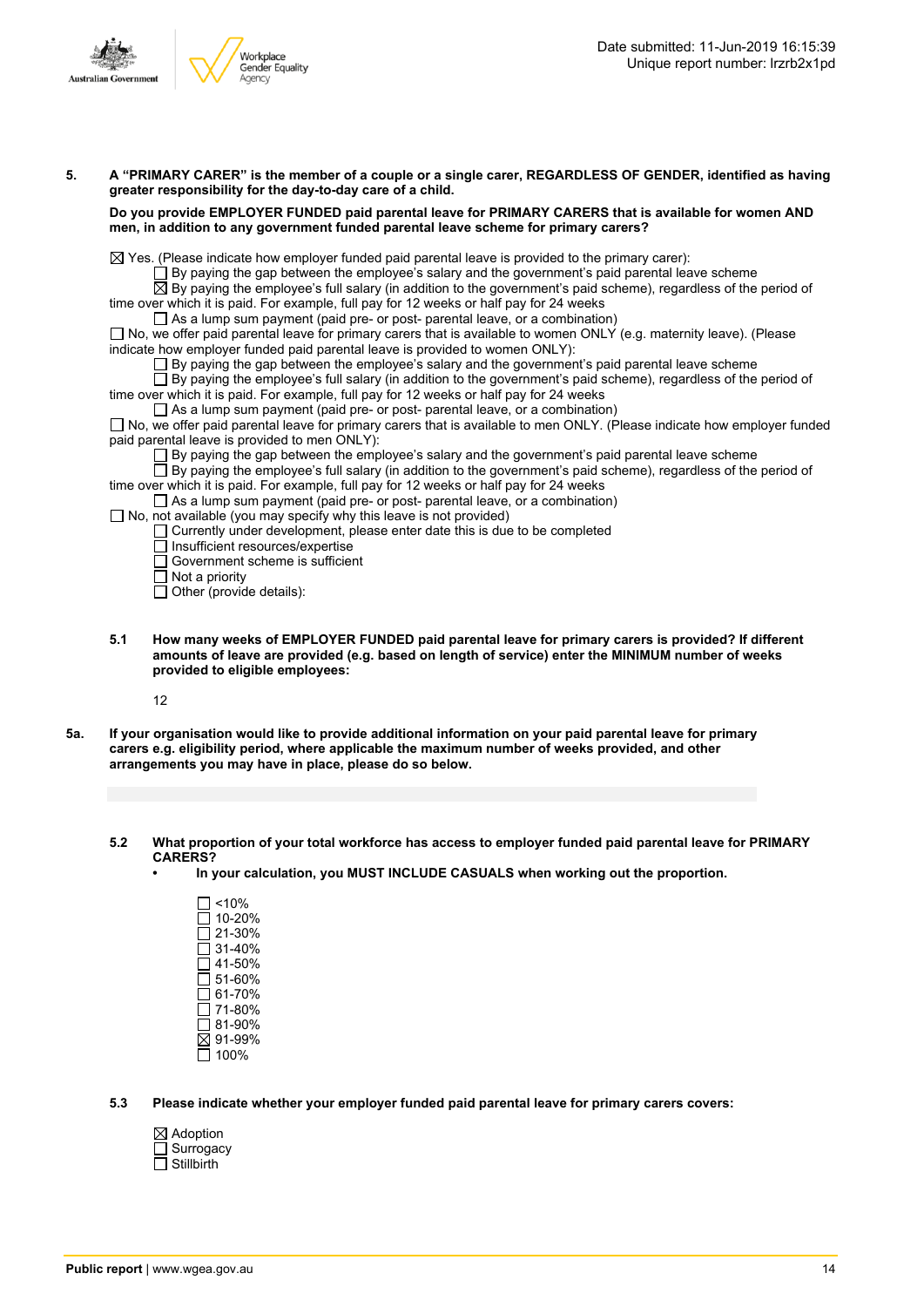

6. A "SECONDARY CARER" is a member of a couple or a single carer, REGARDLESS OF GENDER, who is not the **primary carer.**

**Do you provide EMPLOYER FUNDED paid parental leave for SECONDARY CARERS that is available for men and women, in addition to any government funded parental leave scheme for secondary carers?**

| $\boxtimes$ Yes                                                                                            |  |
|------------------------------------------------------------------------------------------------------------|--|
| No, we offer paid parental leave for SECONDARY CARERS that is available to men ONLY (e.g. paternity leave) |  |
| $\Box$ No, we offer paid parental leave for SECONDARY CARERS that is available to women ONLY               |  |
| $\Box$ No (you may specify why employer funded paid parental leave for secondary carers is not paid)       |  |
| Currently under development, please enter date this is due to be completed                                 |  |
| $\Box$ Insufficient resources/expertise                                                                    |  |
| $\Box$ Government scheme is sufficient                                                                     |  |
| $\Box$ Not a priority                                                                                      |  |
| $\Box$ Other (provide details):                                                                            |  |
|                                                                                                            |  |

**6.1 How many days of EMPLOYER FUNDED parental leave is provided for SECONDARY CARERS? If different** amounts of leave are provided (e.g. based on length of service) enter the MINIMUM number of days provided **to eligible employees:**

5

6a. If your organisation would like to provide additional information on your paid parental leave for SECONDARY **CARERS e.g. eligibility period, other arrangements you may have in place etc, please do so below.**

#### 6.2 What proportion of your total workforce has access to employer funded paid parental leave for SECONDARY **CARERS?**

- **• In your calculation, you MUST INCLUDE CASUALS when working out the proportion.**
	- $\Box$  <10%  $\square$  10-20% 21-30% 31-40%  $\overline{\Box}$  41-50%  $\square$  51-60% 61-70% 71-80%  $\overline{\Box}$  81-90% 91-99%  $\overline{\Box}$  100%

**6.3 Please indicate whether your employer funded paid parental leave for secondary carers covers:**

- Adoption **Surrogacy**  $\Box$  Stillbirth
- **7. How many MANAGERS have taken parental leave during the reporting period (paid and/or unpaid)? Include employees still on parental leave, regardless of when it commenced.**

|          | Primary carer's leave |      | Secondary carer's leave |      |  |
|----------|-----------------------|------|-------------------------|------|--|
|          | Female                | Male | Female                  | Male |  |
| Managers | 15                    |      |                         |      |  |

**7.1 How many NON-MANAGERS have taken parental leave during the reporting period (paid and/or unpaid)? Include employees still on parental leave, regardless of when it commenced.**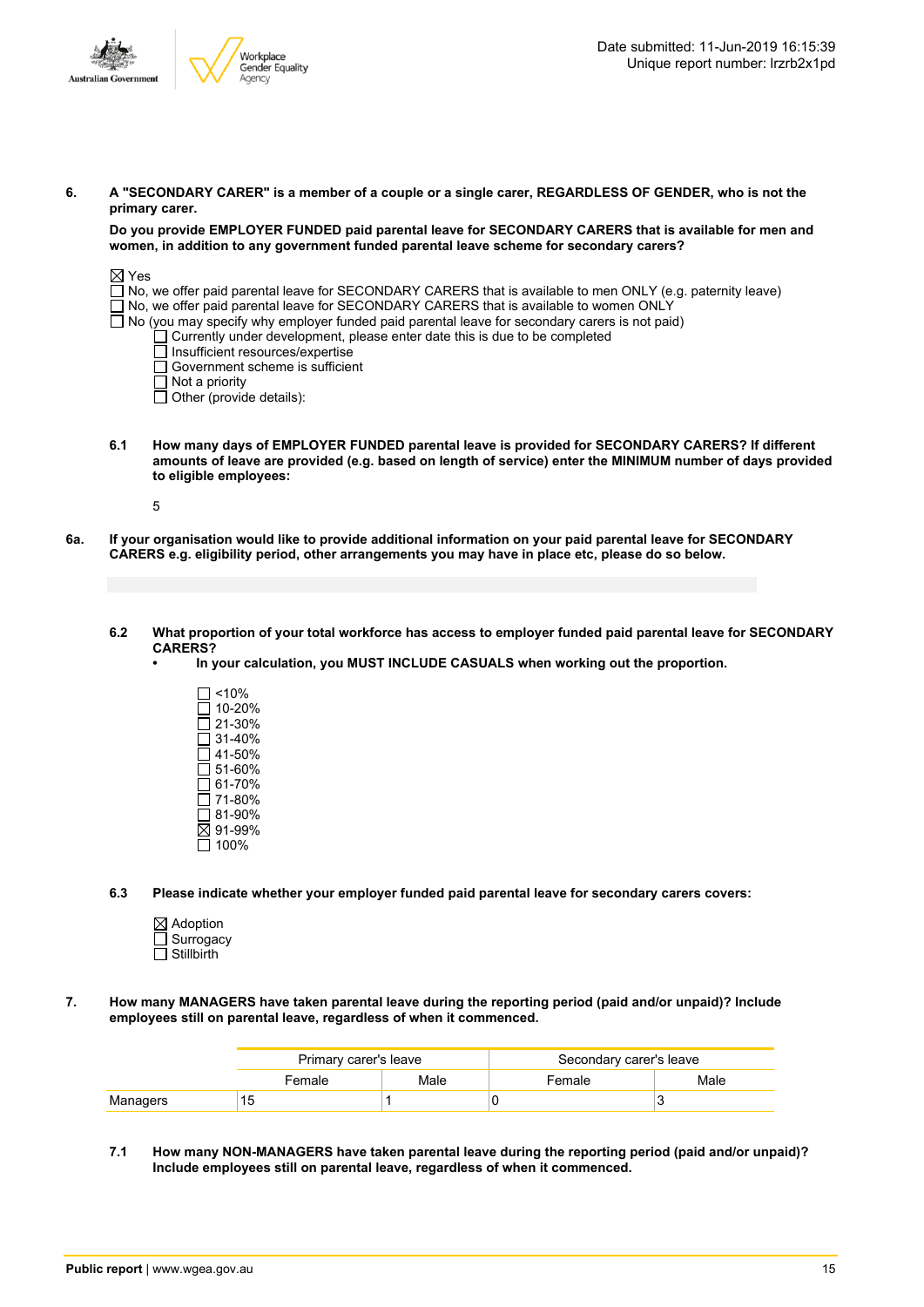

|              | Primary carer's leave |      | Secondary carer's leave |      |  |
|--------------|-----------------------|------|-------------------------|------|--|
|              | Female                | Male | Female                  | Male |  |
| Non-managers |                       |      |                         |      |  |

**8. How many MANAGERS, during the reporting period, ceased employment before returning to work from parental leave, regardless of when the leave commenced?**

**• Include those where parental leave was taken continuously with any other leave type. For example, where annual leave or any other paid or unpaid leave is also taken at that time.**

**• 'Ceased employment' means anyone who has exited the organisation for whatever reason, including resignations, redundancies and dismissals.**

|   | $\cdot$ | Male |
|---|---------|------|
| . |         |      |

**8.1 How many NON-MANAGERS, during the reporting period, ceased employment before returning to work from parental leave, regardless of when the leave commenced?**

**• Include those where parental leave was taken continuously with any other leave type. For example, where annual leave or any other paid or unpaid leave is also taken at that time.**

**• 'Ceased employment' means anyone who has exited the organisation for whatever reason, including resignations, redundancies and dismissals.**

| Non-managers |  |
|--------------|--|

#### **9. Do you have a formal policy and/or formal strategy on flexible working arrangements?**

 $\boxtimes$  Yes (select all applicable answers)

 $\mathbb{\dot{A}}$  Policy

 $\boxtimes$  Strategy

 $\Box$  No (you may specify why no formal policy or formal strategy is in place)

- $\Box$  Currently under development, please enter date this is due to be completed
- $\overline{\Box}$  Insufficient resources/expertise
- Don't offer flexible arrangements
- $\Box$  Not a priority
- $\Box$  Other (provide details):

#### **9.1 You may indicate which of the following are included in your flexible working arrangements strategy:**

 $\boxtimes$  A business case for flexibility has been established and endorsed at the leadership level

- $\boxtimes$  Leaders are visible role models of flexible working
- $\overline{\boxtimes}$  Flexible working is promoted throughout the organisation
- Targets have been set for engagement in flexible work
- Targets have been set for men's engagement in flexible work
- $\Box$  Leaders are held accountable for improving workplace flexibility
- $\overline{\boxtimes}$  Manager training on flexible working is provided throughout the organisation
- Employee training is provided throughout the organisation
- Team-based training is provided throughout the organisation
- $\boxtimes$  Employees are surveyed on whether they have sufficient flexibility
- $\boxtimes$  The organisation's approach to flexibility is integrated into client conversations
- $\boxtimes$  The impact of flexibility is evaluated (eg reduced absenteeism, increased employee engagement)
- $\overline{\boxtimes}$  Metrics on the use of, and/or the impact of, flexibility measures are reported to key management personnel
- $\boxtimes$  Metrics on the use of, and/or the impact of, flexibility measures are reported to the governing body

#### 10. Do you have a formal policy and/or formal strategy to support employees with family or caring responsibilities?

 $\boxtimes$  Yes (select all applicable answers)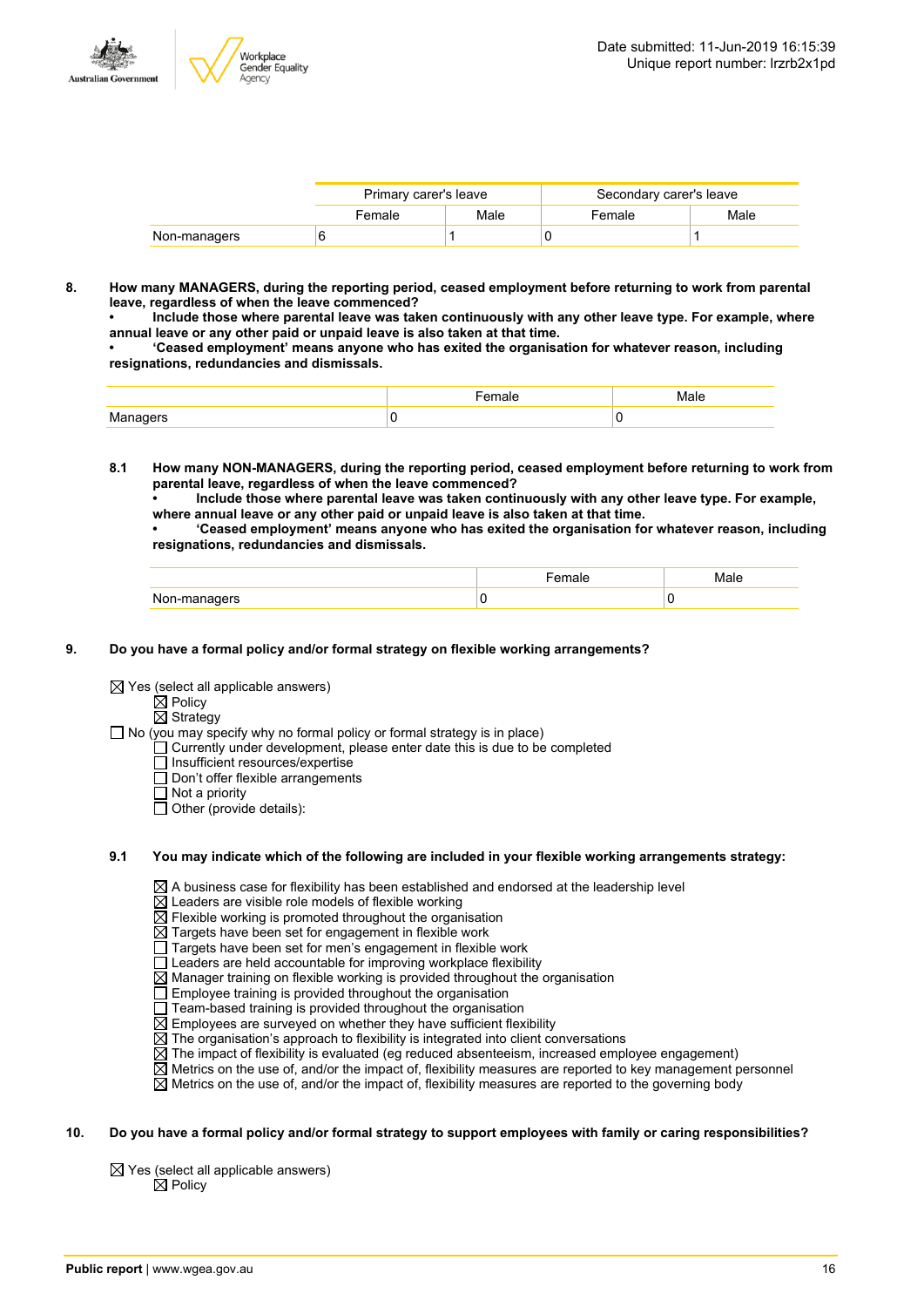

#### $\boxtimes$  Strategy

 $\Box$  No (you may specify why no formal policy or formal strategy is in place)

- $\Box$  Currently under development, please enter date this is due to be completed
	- $\Box$  Insufficient resources/expertise
	- $\Box$  Included in award/industrial or workplace agreement
	- $\overline{\Box}$  Not a priority
	- $\Box$  Other (provide details):

#### 11. Do you offer any other support mechanisms, other than leave, for employees with family or caring responsibilities **(eg, employer-subsidised childcare, breastfeeding facilities)?**

#### ⊠ Yes

 $\Box$  No (you may specify why non-leave based measures are not in place)

- Currently under development, please enter date this is due to be completed
- $\Box$  Insufficient resources/expertise
- Not a priority
- Other (provide details):

#### **11.1 Please select what support mechanisms are in place and if they are available at all worksites. • Where only one worksite exists, for example a head-office, select "Available at all worksites".**

Employer subsidised childcare  $\Box$  Available at some worksites only  $\Box$  Available at all worksites  $\boxtimes$  On-site childcare  $\boxtimes$  Available at some worksites only Available at all worksites  $\boxtimes$  Breastfeeding facilities  $\boxtimes$  Available at some worksites only □ Available at all worksites  $\boxtimes$  Childcare referral services Available at some worksites only  $\boxtimes$  Available at all worksites  $\boxtimes$  Internal support networks for parents  $\boxtimes$  Available at some worksites only  $\overline{\Box}$  Available at all worksites Return to work bonus (only select this option if the return to work bonus is NOT the balance of paid parental leave when an employee returns from leave) □ Available at some worksites only  $\Box$  Available at all worksites  $\boxtimes$  Information packs to support new parents and/or those with elder care responsibilities □ Available at some worksites only  $\boxtimes$  Available at all worksites  $\boxtimes$  Referral services to support employees with family and/or caring responsibilities  $\Box$  Available at some worksites only  $\overline{\boxtimes}$  Available at all worksites  $\boxtimes$  Targeted communication mechanisms, for example intranet/ forums  $\Box$  Available at some worksites only  $\overline{\boxtimes}$  Available at all worksites  $\Box$  Support in securing school holiday care □ Available at some worksites only  $\Box$  Available at all worksites  $\boxtimes$  Coaching for employees on returning to work from parental leave Available at some worksites only  $\overline{\boxtimes}$  Available at all worksites  $\Box$  Parenting workshops targeting mothers  $\Box$  Available at some worksites only □ Available at all worksites  $\Box$  Parenting workshops targeting fathers □ Available at some worksites only  $\overline{\Box}$  Available at all worksites  $\Box$  None of the above, please complete question 11.2 below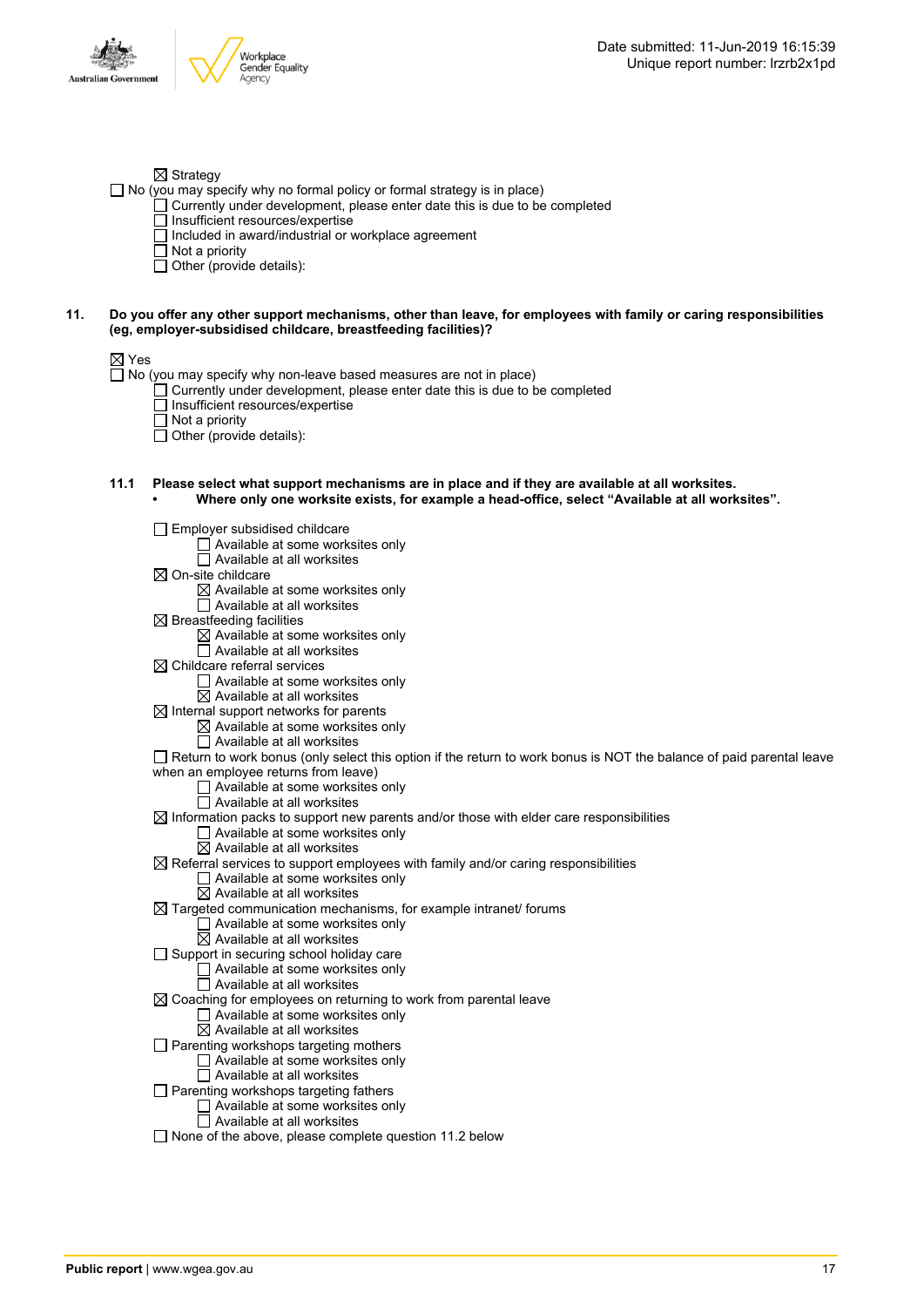

#### 12. Do you have a formal policy and/or formal strategy to support employees who are experiencing family or domestic **violence?**

 $\boxtimes$  Yes (select all applicable answers)

 $\boxtimes$  Policy

 $\overline{\boxtimes}$  Strategy

 $\Box$  No (you may specify why no formal policy or formal strategy is in place)

- $\Box$  Currently under development, please enter date this is due to be completed
- $\Box$  Insufficient resources/expertise
- $\Box$  Included in award/industrial or workplace agreements
- □ Not aware of the need
- $\Box$  Not a priority

 $\Box$  Other (please provide details):

#### 13. Other than a formal policy and/or formal strategy, do you have any support mechanisms in place to support **employees who are experiencing family or domestic violence?**

 $\boxtimes$  Yes (select all applicable answers)

- $\boxtimes$  Employee assistance program (including access to a psychologist, chaplain or counsellor)
- Training of key personnel
- A domestic violence clause is in an enterprise agreement or workplace agreement
- $\boxtimes$  Workplace safety planning
- Access to paid domestic violence leave (contained in an enterprise/workplace agreement)
- $\Box$  Access to unpaid domestic violence leave (contained in an enterprise/workplace agreement)
- $\overline{\boxtimes}$  Access to paid domestic violence leave (not contained in an enterprise/workplace agreement)
- $\boxtimes$  Access to unpaid leave
- $\boxtimes$  Confidentiality of matters disclosed
- $\boxtimes$  Referral of employees to appropriate domestic violence support services for expert advice
- $\overline{\boxtimes}$  Protection from any adverse action or discrimination based on the disclosure of domestic violence
- Flexible working arrangements
- Provision of financial support (e.g. advance bonus payment or advanced pay)
- Offer change of office location
- $\Box$  Emergency accommodation assistance
- $\Box$  Access to medical services (e.g. doctor or nurse)
- $\Box$  Other (provide details):

 $\Box$  No (you may specify why no other support mechanisms are in place)

- $\Box$  Currently under development, please enter date this is due to be completed
	- □ Insufficient resources/expertise
	- $\Box$  Not aware of the need
	- $\overline{\Box}$  Not a priority
	- $\overline{\Box}$  Other (provide details):
- 14. Where any of the following options are available in your workplace, are those option/s available to both women **AND men?**
	- **• flexible hours of work**
	- **• compressed working weeks**
	- **• time-in-lieu**
	- **• telecommuting**
	- **• part-time work**
	- **• job sharing**
	- **• carer's leave**
	- **• purchased leave**
	- **• unpaid leave.**

**Options may be offered both formally and/or informally. For example, if time-in-lieu is available to women formally but to men informally, you would select NO.**

 $\boxtimes$  Yes, the option/s in place are available to both women and men.  $\overline{\Box}$  No, some/all options are not available to both women AND men.

- **14.1 Which options from the list below are available? Please tick the related checkboxes.**
	- **• Unticked checkboxes mean this option is NOT available to your employees.**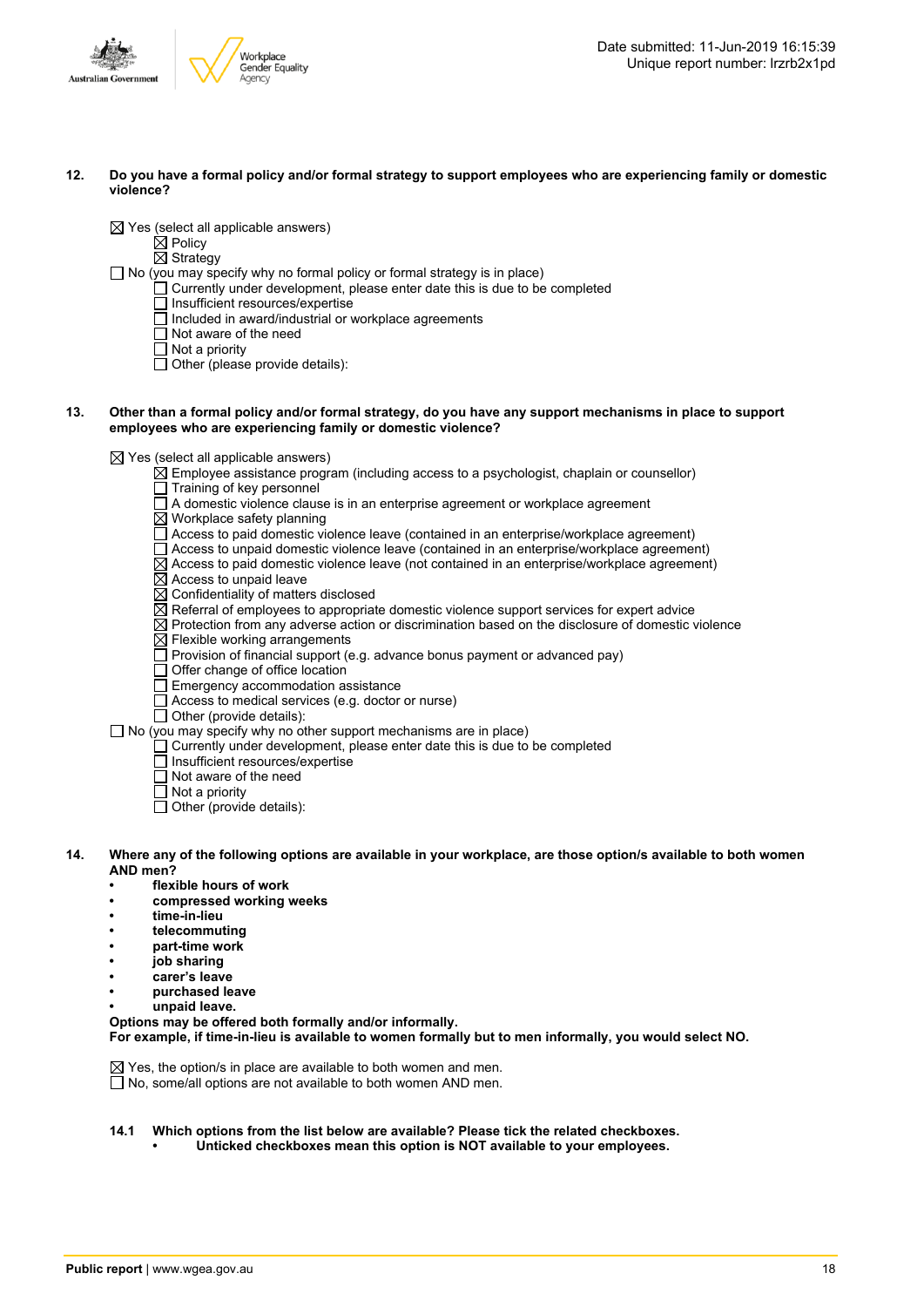



|                          | Managers    |          | Non-managers |          |
|--------------------------|-------------|----------|--------------|----------|
|                          | Formal      | Informal | Formal       | Informal |
| Flexible hours of work   | ⊠           | ⊠        | ⊠            | ⋈        |
| Compressed working weeks | $\boxtimes$ |          | ⊠            |          |
| Time-in-lieu             |             | X        |              | ⊠        |
| Telecommuting            | ⊠           | Χ        | ⊠            | X        |
| Part-time work           | ⊠           |          | ⊠            |          |
| Job sharing              | ⊠           |          | ⊠            |          |
| Carer's leave            | ⊠           |          | ⊠            |          |
| Purchased leave          | ⊠           |          | ⊠            |          |
| Unpaid leave             | ⊠           |          | X            |          |
|                          |             |          |              |          |

#### **14.3 You may specify why any of the above options are NOT available to your employees.**

- Currently under development, please enter date this is due to be completed
- □ Insufficient resources/expertise
- $\overline{\Box}$  Not a priority
- $\boxtimes$  Other (provide details):

Dexus prefers and encourages informal flexibility, however, some types impact pay and conditions, therefore, are only formal.

**14.4 If your organisation would like to provide additional information relating to gender equality indicator 4, please do so below:**

### **Gender equality indicator 5: Consultation with employees on issues concerning gender equality in the workplace**

This gender equality indicator seeks information on what consultation occurs between employers and employees on issues concerning gender equality in the workplace.

**15. Have you consulted with employees on issues concerning gender equality in your workplace?**



- Insufficient resources/expertise
- Not a priority
- $\Box$  Other (provide details):
- **15.1 How did you consult with employees on issues concerning gender equality in your workplace?**

 $\boxtimes$  Survey

- □ Consultative committee or group
- □ Focus groups
- $\boxtimes$  Exit interviews
- $\overline{\Box}$  Performance discussions
- $\Box$  Other (provide details):

#### **15.2 Who did you consult?**

 $\boxtimes$  All staff □ Women only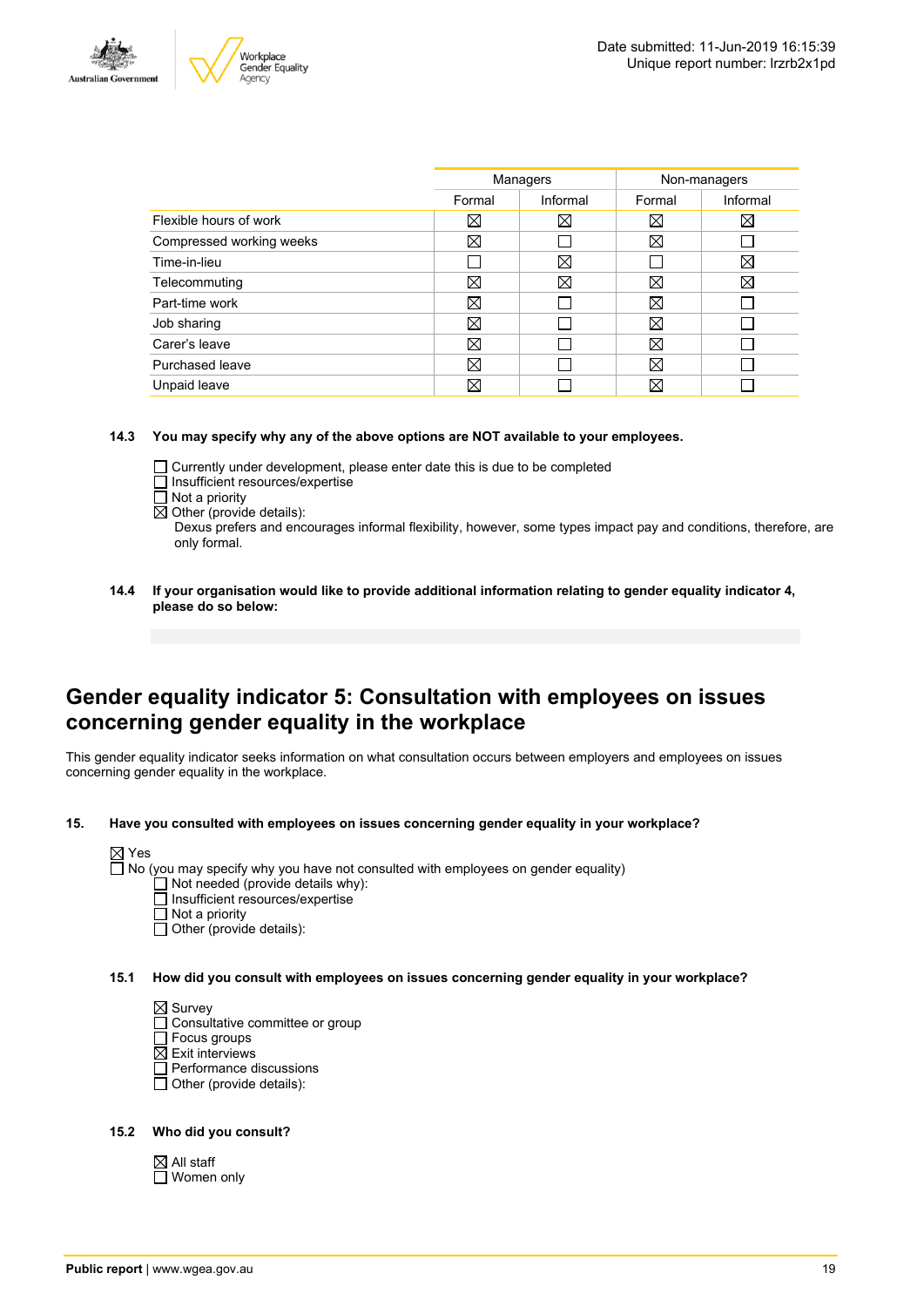- $\Box$  Men only  $\Box$  Human resources managers  $\overline{\Box}$  Management  $\Box$  Employee representative group(s)  $\Box$  Diversity committee or equivalent Women and men who have resigned while on parental leave  $\Box$  Other (provide details):
- **15.3 If your organisation would like to provide additional information relating to gender equality indicator 5, please do so below.**

### **Gender equality indicator 6: Sex-based harassment and discrimination**

The prevention of sex-based harassment and discrimination (SBH) has been identified as important in improving workplace participation. Set by the Minister, this gender equality indicator seeks information on the existence of a SBH policy and/or strategy and whether training of managers on SBH is in place.

#### **16. Do you have a formal policy and/or formal strategy on sex-based harassment and discrimination prevention?**

 $\boxtimes$  Yes (select all applicable answers)  $\overline{\boxtimes}$  Policy  $\boxtimes$  Strategy  $\Box$  No (you may specify why no formal policy or formal strategy is in place)  $\Box$  Currently under development, please enter date this is due to be completed  $\Box$  Insufficient resources/expertise □ Included in award/industrial or workplace agreement  $\overline{\Box}$  Not a priority  $\Box$  Other (provide details):

#### **16.1 Do you include a grievance process in any sex-based harassment and discrimination prevention formal policy and/or formal strategy?**

 $\boxtimes$  Yes

- $\Box$  No (you may specify why a grievance process is not included)
	- Currently under development, please enter date this is due to be completed
	- Insufficient resources/expertise
	- $\Box$  Not a priority
	- $\Box$  Other (provide details):

#### **17. Do you provide training for all managers on sex-based harassment and discrimination prevention?**

 $\boxtimes$  Yes - please indicate how often this training is provided:

- At induction
- At least annually
- $\boxtimes$  Every one-to-two years
- Every three years or more
- $\Box$  Varies across business units

 $\overline{\Box}$  Other (provide details):

 $\Box$  No (you may specify why this training is not provided)

- Currently under development, please enter date this is due to be completed
- Insufficient resources/expertise
- $\overline{\Pi}$  Not a priority
- $\Box$  Other (provide details):

#### **17.1 If your organisation would like to provide additional information relating to gender equality indicator 6, please do so below:**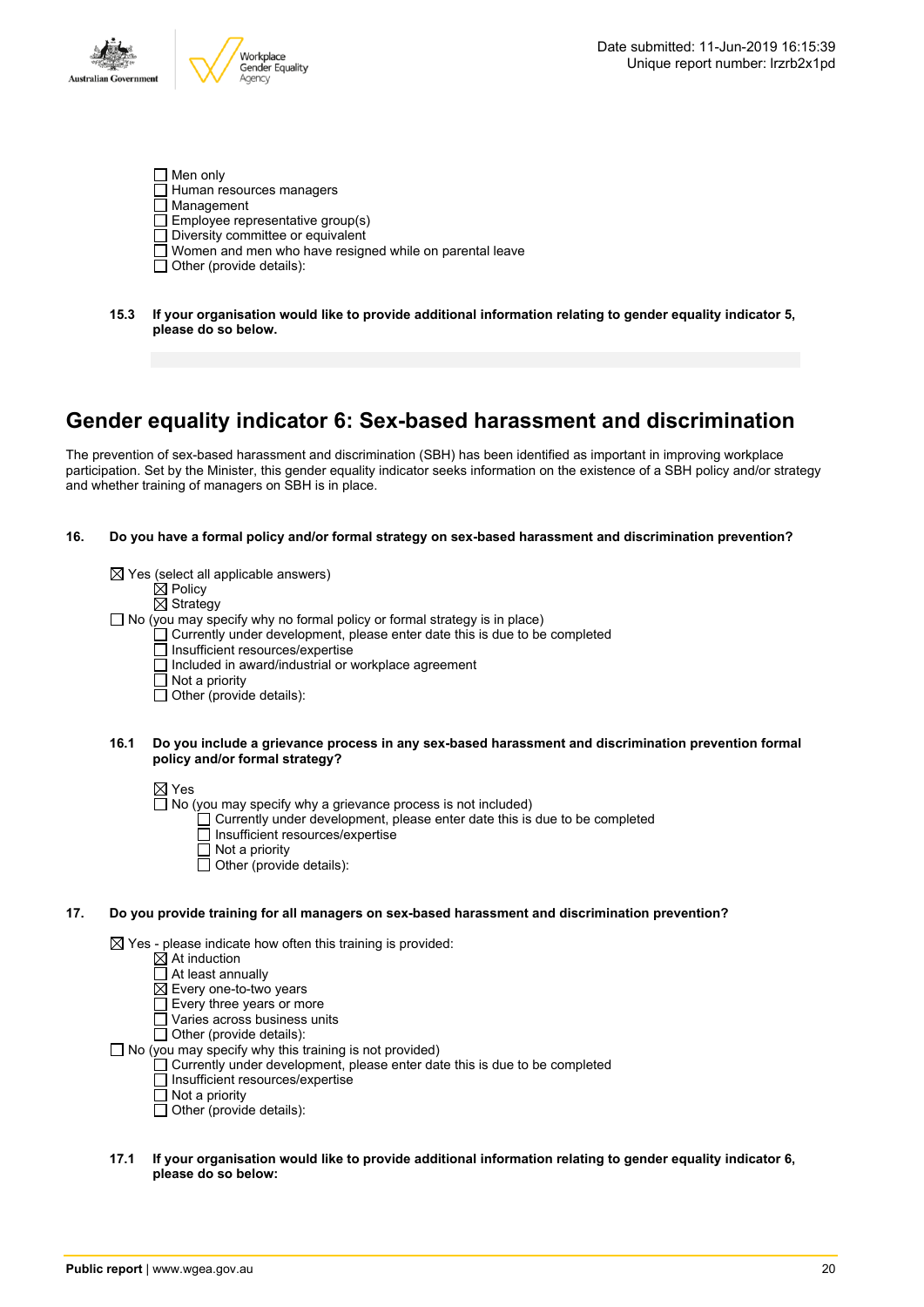



## **Other**

18. If your organisation has introduced any outstanding initiatives that have resulted in improved gender equality in **your workplace, please tell us about them.**

(As with all questions in this questionnaire, information you provide here will appear in your public report.)